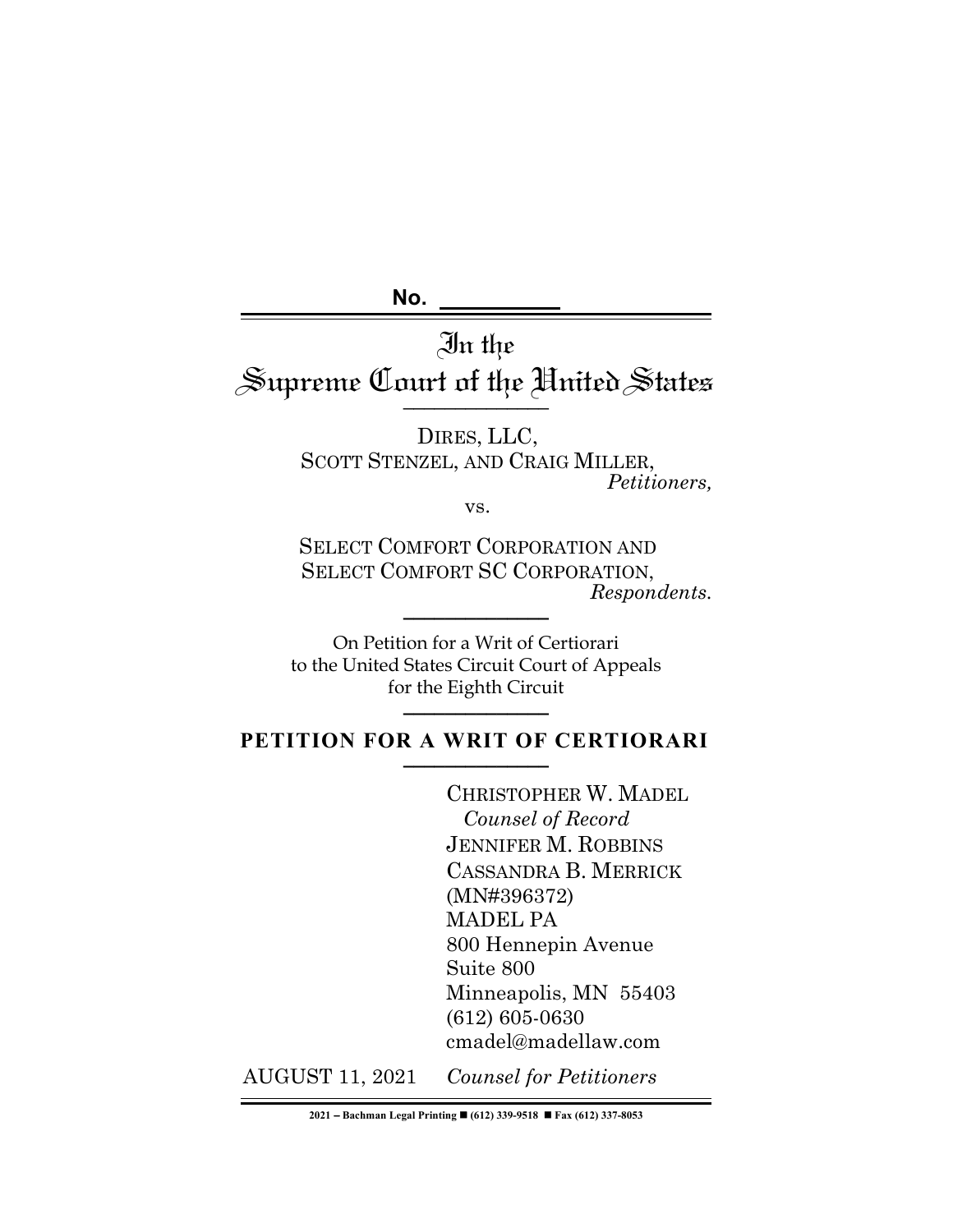#### **QUESTION PRESENTED**

Trademark infringement claims are intended to ensure consumers are not confused as to the source of goods; indeed, the consumers' best interests lie at the heart of the policy underpinning trademark law. Two decades ago, as courts grappled with the application of trademark law to the new Internet context, a minority of federal courts of appeals adopted a doctrine known as "initial interest confusion." Pre-sale, initial interest confusion as adopted here could impose liability for trademark infringement that occurs when a consumer first sees a mark online, even if the consumer does not ultimately make a purchase while confused as to source. For example, liability may be imposed based simply on results returned by a search engine where no purchase is made and where no sale is lost—i.e., there is no concrete harm. In the intervening years since its initial adoption, this doctrine has fallen out of favor and been sharply criticized as out of touch with how consumers use search engines. It assumes that a consumer's search for a trademarked name means that trademark owner's website is the only result of interest to the consumer—an assumption that is both outdated and inaccurate. Nonetheless, the Eighth Circuit adopted this doctrine for the first time despite that it has been rejected by the First, Fourth, and Eleventh Circuits and narrowed by every Circuit that recognizes it—holding that a defendant may be liable for a likelihood of consumer confusion outside the mark's full context in a consumer's purchasing decision.

The question presented is: whether courts can impose liability for a likelihood of consumer confusion in a trademark infringement action based on a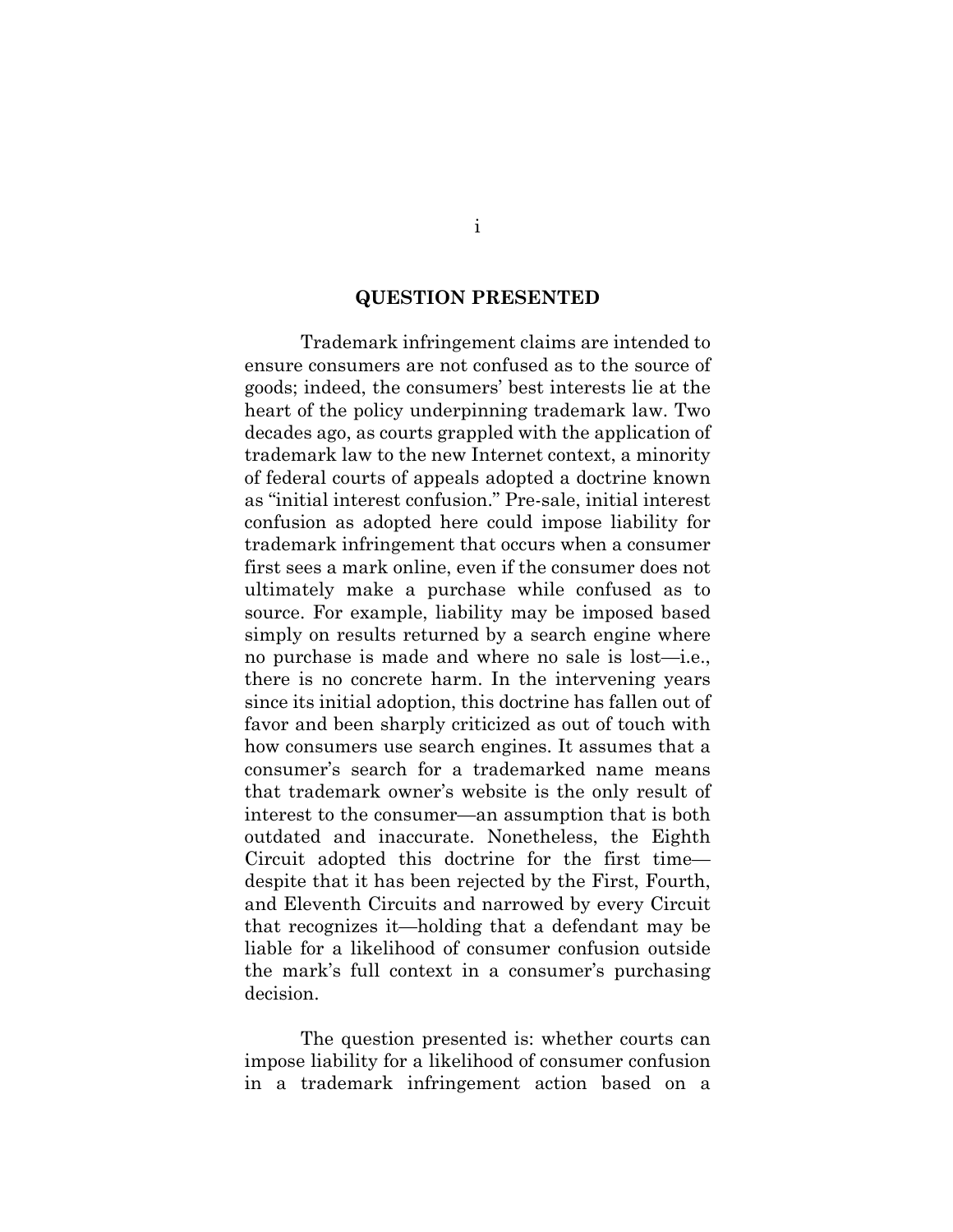consumer's initial interest in a mark, even where that consumer is not confused as to source at the time the consumer executes a purchase.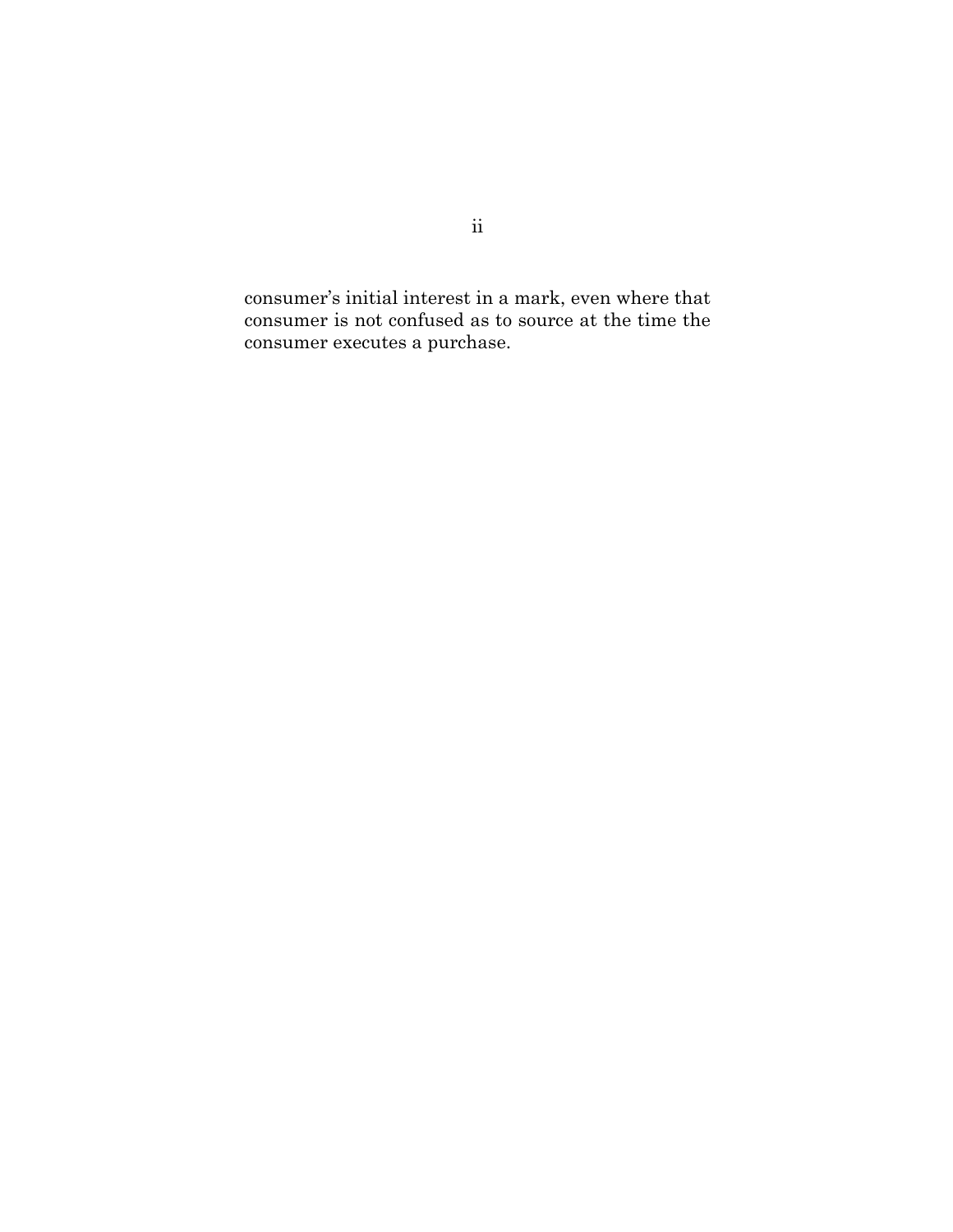#### **PARTIES TO THE PROCEEDING**

Petitioners are Dires, LLC (doing business as Personal Comfort Bed), Scott Stenzel, and Craig Miller. They were defendants in the District Court and defendants/cross-appellants in the Court of Appeals.

Respondents are Select Comfort Corporation and Select Comfort SC Corporation. Respondents were plaintiffs in the District Court and plaintiffs/appellants in the Court of Appeals.

John Baxter was a defendant in the District Court and defendant/cross-appellant in the Court of Appeals.

Digi Craft Agency, LLC and Direct Commerce, LLC (doing business as Personal Touch Bed), were defendants in the District Court.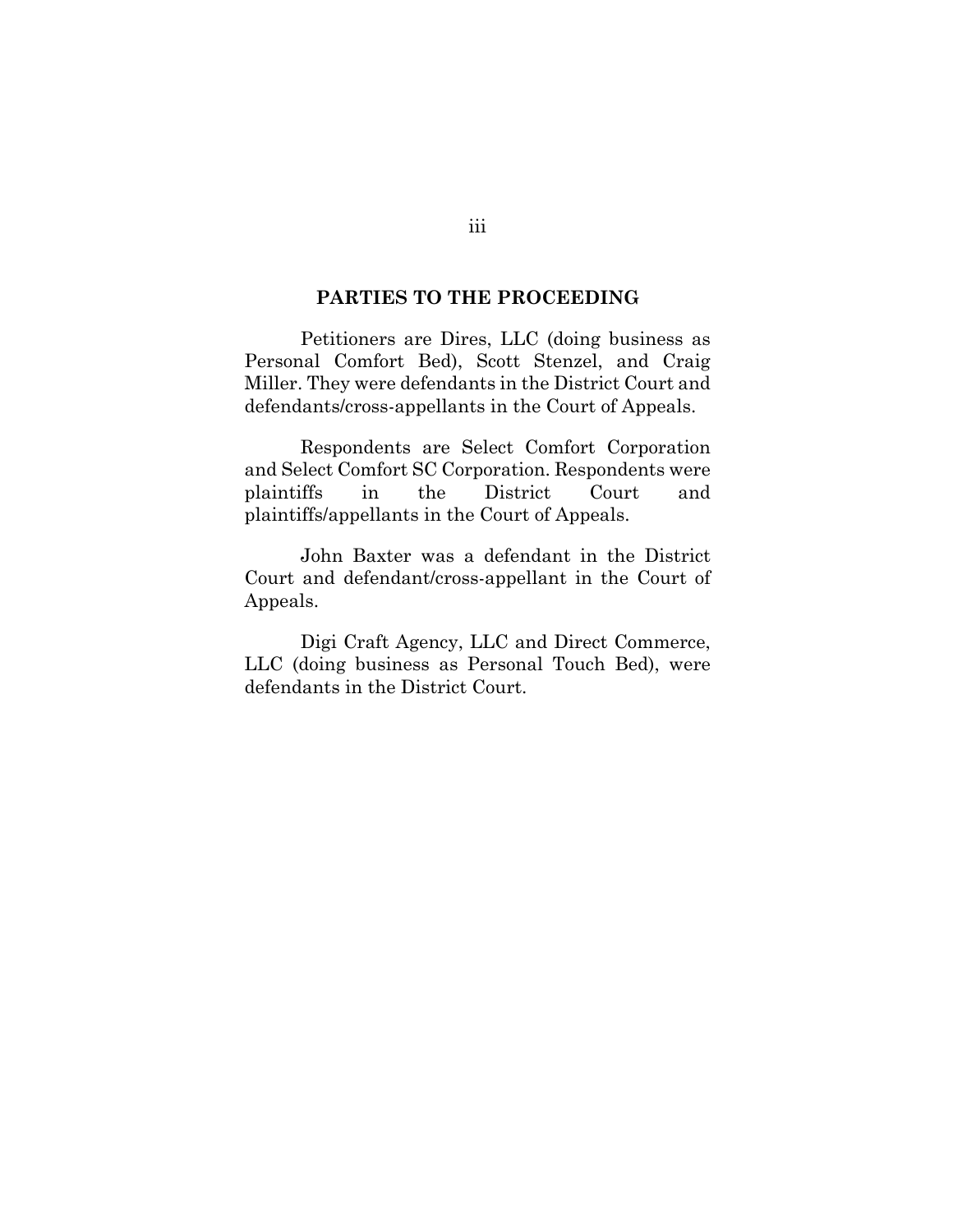## **CORPORATE DISCLOSURE STATEMENT**

Pursuant to Supreme Court Rule 29.6, Petitioner Dires, LLC, discloses that Number Bed Holdings, LLC, is its parent corporation. No publicly held corporation owns 10% or more of its stock.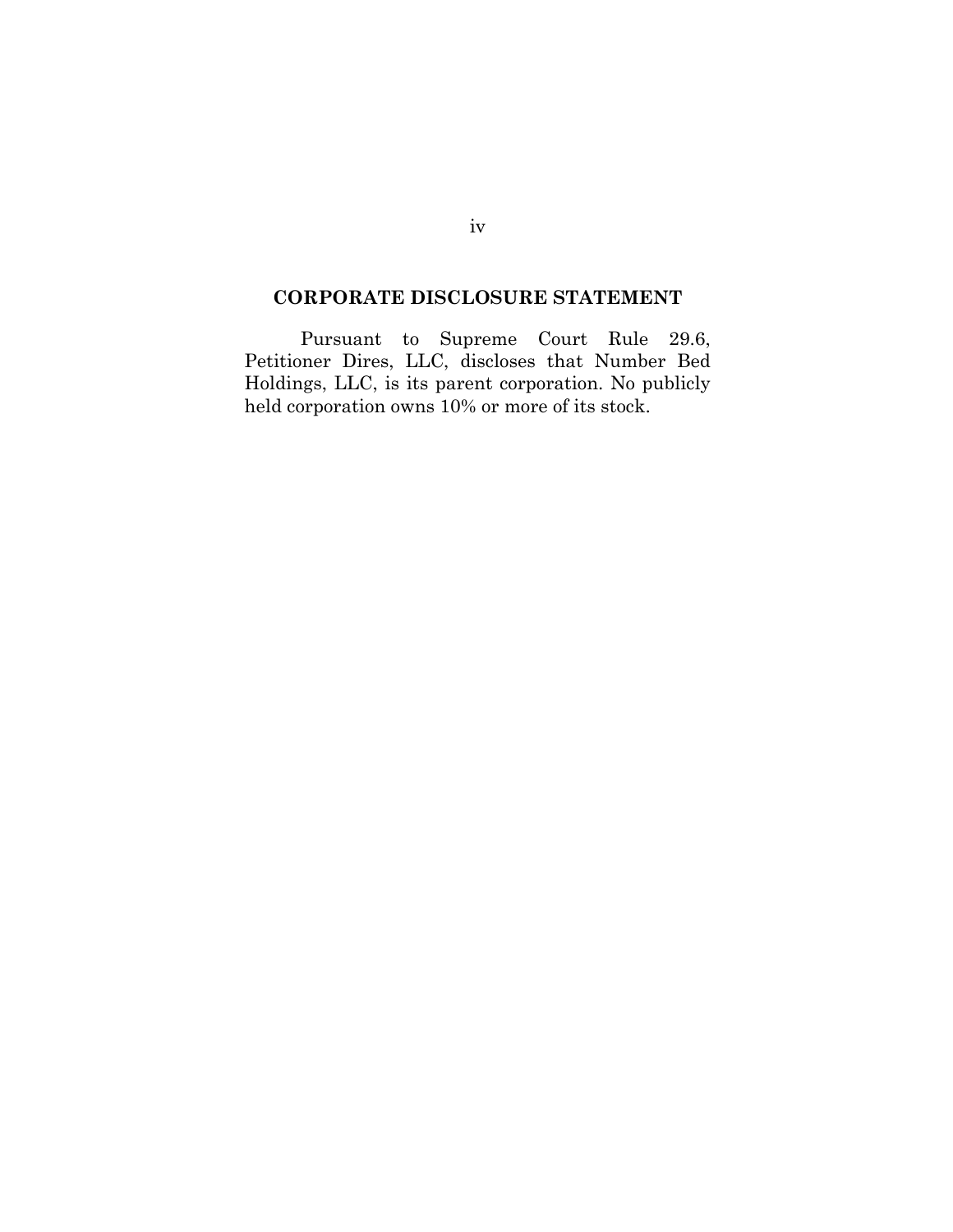## **STATEMENT OF RELATED PROCEEDINGS**

There are no proceedings in state or federal trial or appellate courts, or in this Court, directly related to this case within the meaning of this Court's Rule  $14.1(b)(iii)$ .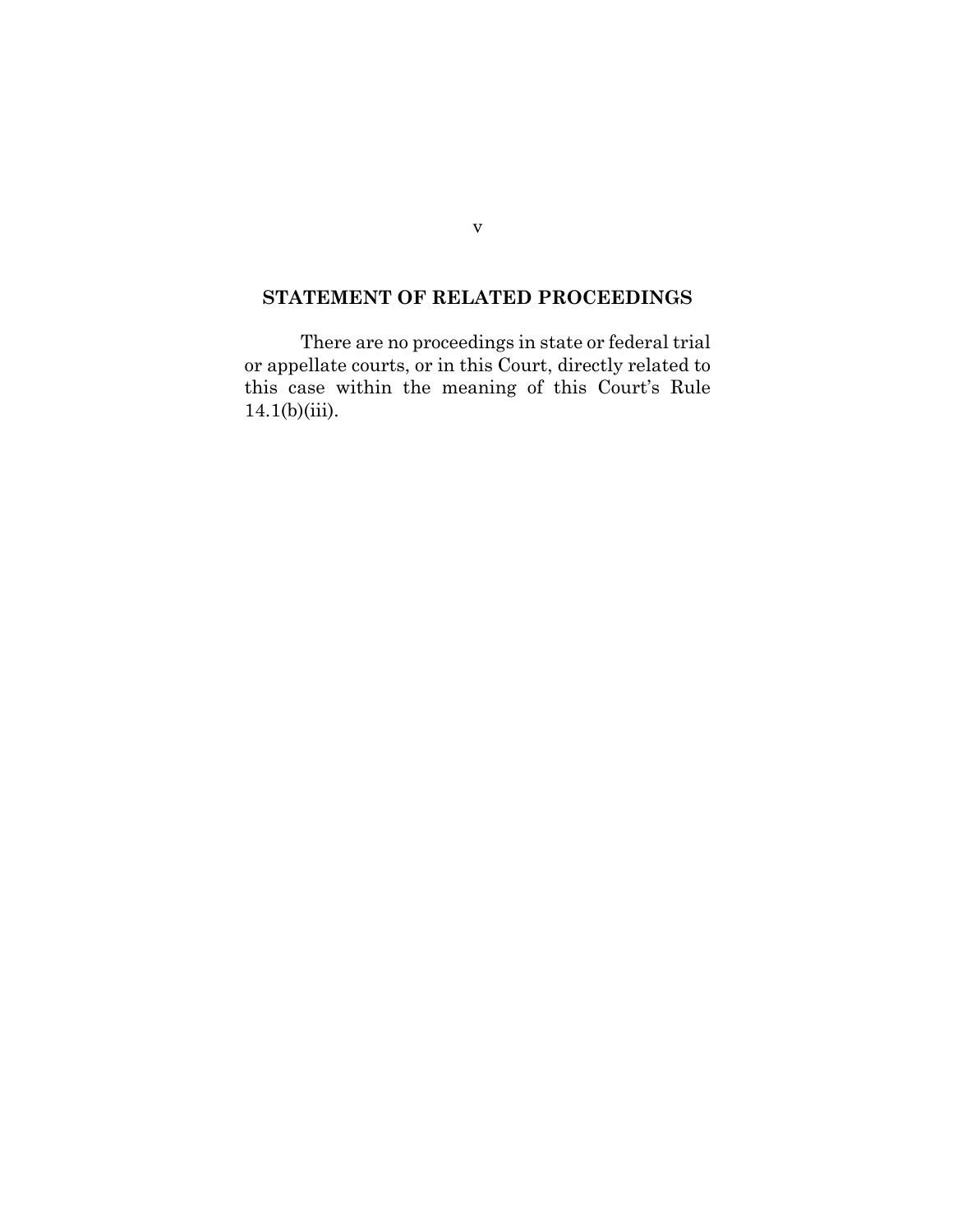# **TABLE OF CONTENTS**

| PARTIES TO THE PROCEEDING iii        |                                                                                                                                      |  |  |  |
|--------------------------------------|--------------------------------------------------------------------------------------------------------------------------------------|--|--|--|
| CORPORATE DISCLOSURE STATEMENT  iv   |                                                                                                                                      |  |  |  |
| STATEMENT OF RELATED PROCEEDINGS  v  |                                                                                                                                      |  |  |  |
|                                      |                                                                                                                                      |  |  |  |
| PETITION FOR WRIT OF CERTIORARI 1    |                                                                                                                                      |  |  |  |
|                                      |                                                                                                                                      |  |  |  |
|                                      |                                                                                                                                      |  |  |  |
| CONSTITUTIONAL AND STATUTORY         |                                                                                                                                      |  |  |  |
|                                      |                                                                                                                                      |  |  |  |
| REASONS FOR GRANTING THE PETITION  6 |                                                                                                                                      |  |  |  |
| $\mathbf{L}$                         | The Court Should Grant Review To Resolve<br>The Split Between The Circuits Regarding<br>Recognition Of Initial Interest Confusion In |  |  |  |
| $\Pi$ .                              | The Court Should Grant Review To                                                                                                     |  |  |  |
|                                      | Consider The Breadth Of The Formulation<br>Of Initial Interest Confusion Adopted By                                                  |  |  |  |
| III.                                 | Consumers' Interest In Useful Online<br>Advertising Requires Reconsideration Of<br>The Doctrine Of Initial Interest                  |  |  |  |
|                                      |                                                                                                                                      |  |  |  |
| <b>APPENDIX</b>                      |                                                                                                                                      |  |  |  |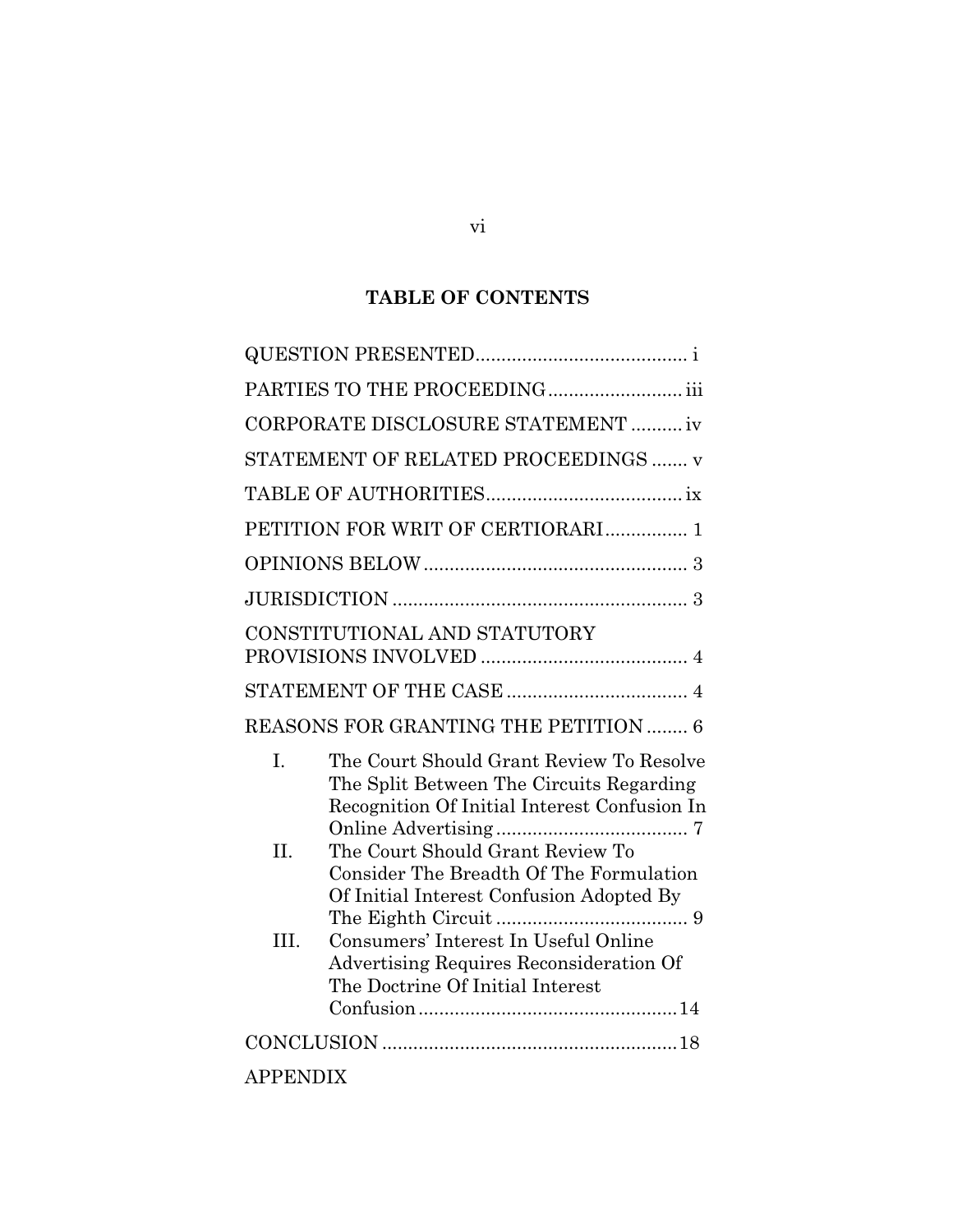Appendix A

Opinion, United States Court of Appeals for the Eighth Circuit, *Select Comfort Corporation; Select Comfort SC Corporation v. John Baxter; Dires, LLC, doing business as Personal Touch Beds and Personal Comfort Beds; Digi Craft Agency, LLC; Direct Commerce, LLC, doing business as Personal Touch Beds; Scott Stenzel; Craig Miller,* Nos. 19-1077, 19-1113, 19-1178 (May 11, 2021) ................................................ A-1

#### Appendix B

Judgment, United States Court of Appeals for the Eighth Circuit; *Select Comfort Corporation; Select Comfort SC Corporation v. John Baxter; Dires, LLC, doing business as Personal Touch Beds and Personal Comfort Beds; Digi Craft Agency, LLC; Direct Commerce, LLC, doing business as Personal Touch Beds; Scott Stenzel; Craig Miller*, Nos. 19-1077, 19-1113, 19-1178 (May 11, 2021) ..............................................A-31

#### Appendix C

Memorandum Opinion and Order, United States District Court District of Minnesota, *Select Comfort Corporation; Select Comfort SC Corporation v. John Baxter; Dires, LLC d/b/a Personal Touch Beds and Personal Comfort Beds; Digi Craft Agency, LLC; Direct Commerce, LLC d/b/a Personal Touch Beds; Scott Stenzel; and Craig Miller*, No. 12-cv-2899 (DWF/SER) (Jan. 13, 2016) ..............................................A-34

#### Appendix D

Order, United States Court of Appeals for the Eighth Circuit, *Select Comfort Corporation;*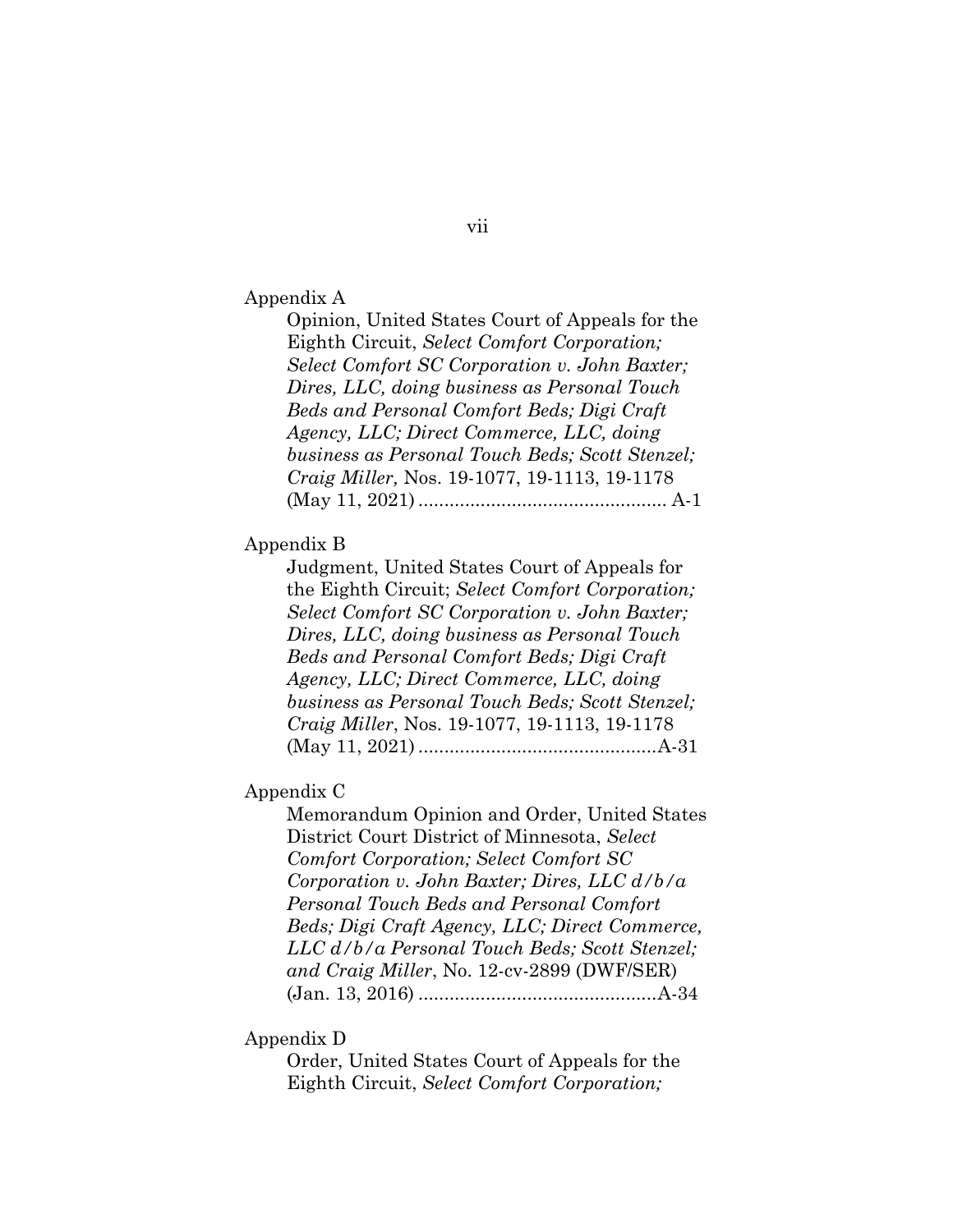*Select Comfort SC Corporation v. John Baxter; Dires, LLC, doing business as Personal Touch Beds and Personal Comfort Beds; Digi Craft Agency, LLC; Direct Commerce, LLC, doing business as Personal Touch Beds; Scott Stenzel; Craig Miller,* Nos. 19-1077, 19-1113, 19-1178 (May 11, 2021) ..............................................A-80

#### Appendix E

Memorandum Opinion and Order, United States District Court District of Minnesota, *Select Comfort Corporation; Select Comfort SC Corporation v. John Baxter; Dires, LLC d/b/a Personal Touch Beds and Personal Comfort Beds; Digi Craft Agency, LLC; Direct Commerce, LLC d/b/a Personal Touch Beds; Scott Stenzel; and Craig Miller*, No. 12-cv-2899 (DWF/SER) ...................................................A-83

Appendix F

| Relevant Constitutional and Statutory    |  |
|------------------------------------------|--|
|                                          |  |
|                                          |  |
| 15 U.S.C § 1125(a), The Lanham Act A-126 |  |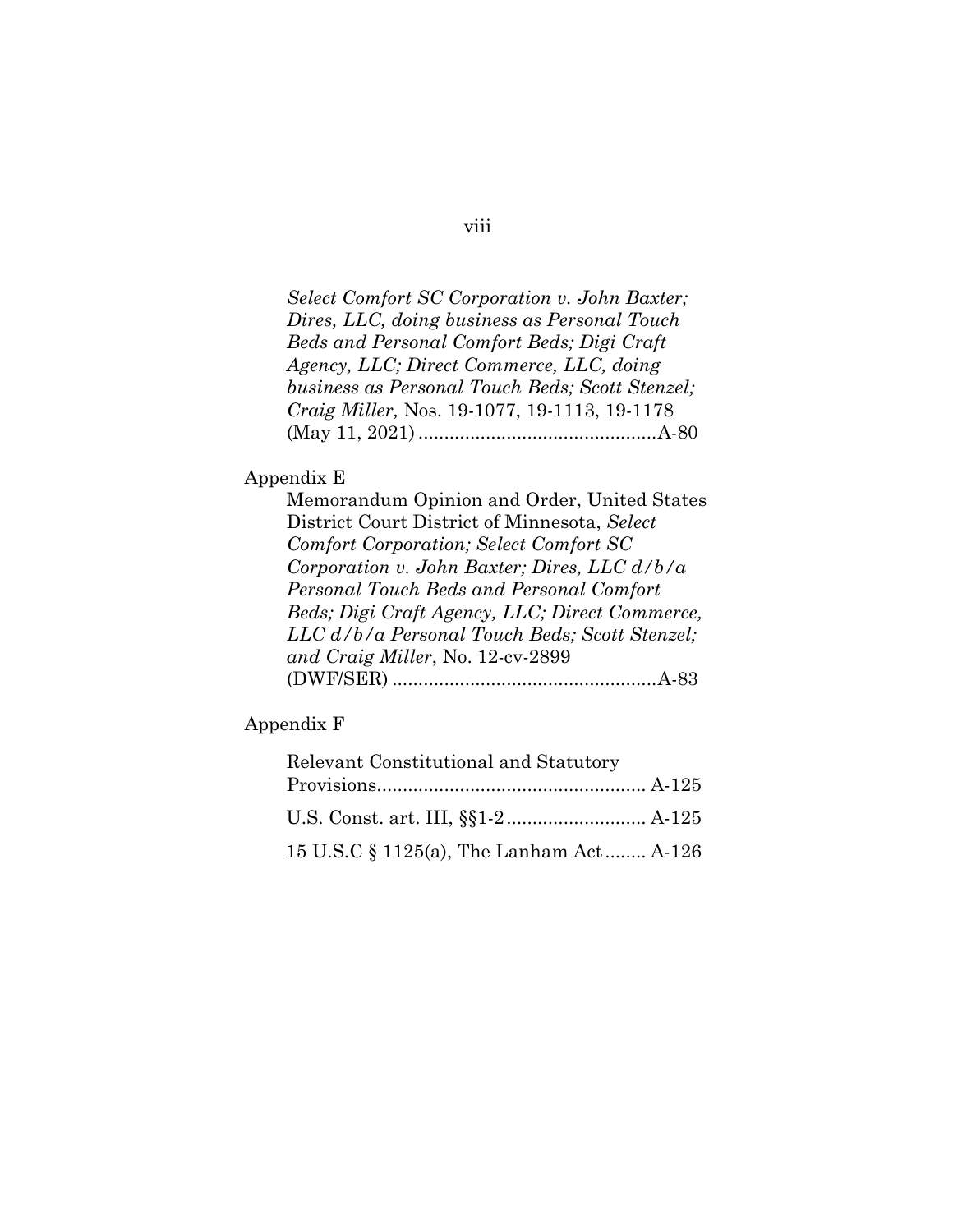# **TABLE OF AUTHORITIES**

# **CASES**

| 1-800 Contacts, Inc. v. Lens.com, Inc.,<br>722 F.3d 1229 (10th Cir. 2013) 13, 14, 15                                 |
|----------------------------------------------------------------------------------------------------------------------|
| Ascentive, LLC v. Opinion Corp.,                                                                                     |
| Australian Gold v. Hatfield,                                                                                         |
| Brookfield Commc'ns, Inc. v. W. Coast Ent. Corp.,                                                                    |
| Concordia Partners, LLC v. Pick,<br>No. 2:14-CV-009-GZS, 2015 WL 4065243                                             |
| Ducks Unlimited, Inc. v. Boondux, LLC,<br>No. 214CV02885SHMTMP, 2017 WL 3579215<br>(W.D. Tenn. Aug. 18, 2017) 12, 13 |
| Gibson Guitar Corp. v. Paul Reed Smith Guitars, LP,<br>423 F.3d 539 (6th Cir. 2005)  12, 13                          |
| Hearts on Fire Co., LLC v. Blue Nile, Inc.,                                                                          |
| Kemp v. Bumble Bee Seafoods, Inc.,                                                                                   |
| Lamparello v. Falwell,                                                                                               |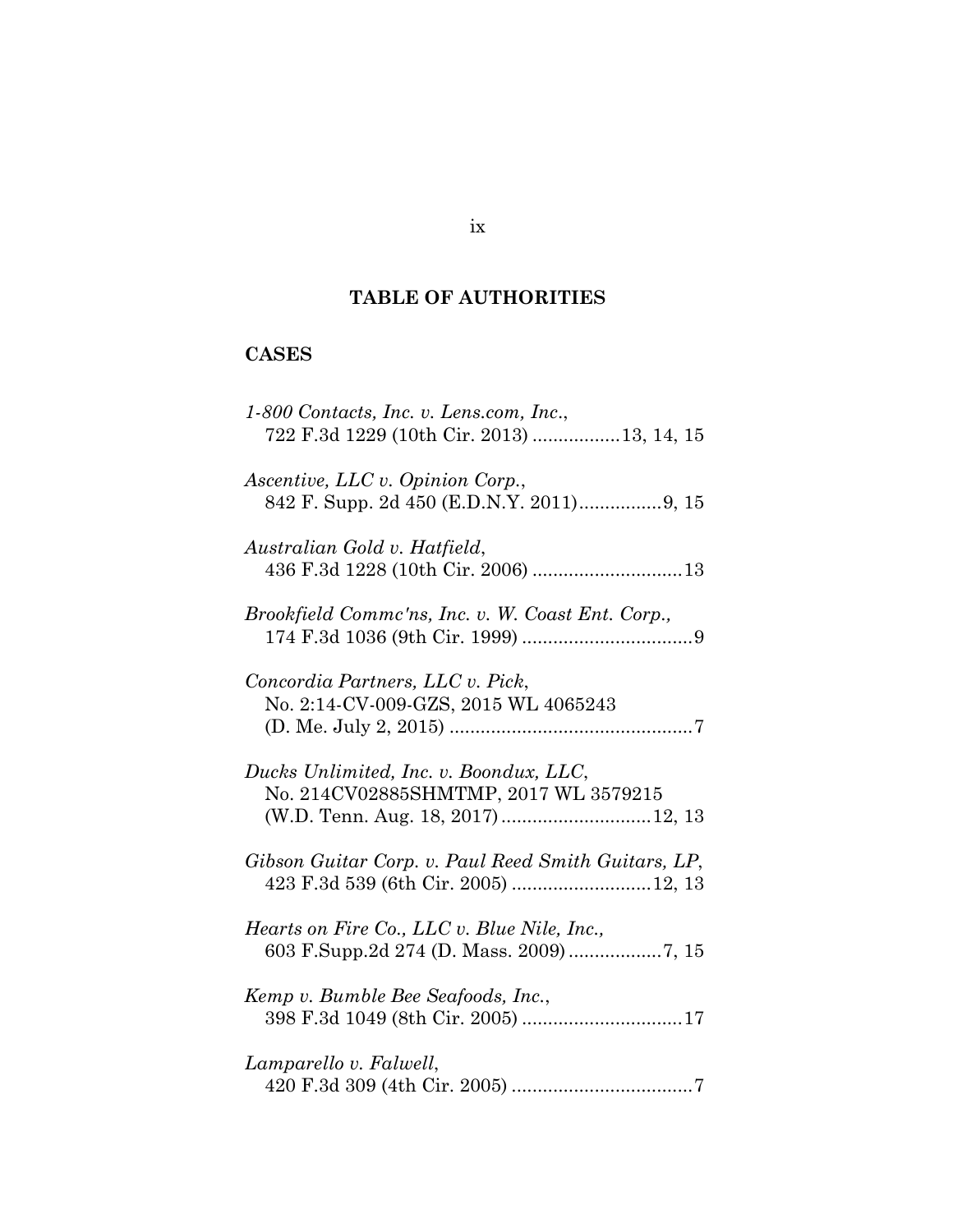| Moore v. Doe,<br>No. CV 20-6569-DMG (SPX), 2020 WL 6804508                                                    |
|---------------------------------------------------------------------------------------------------------------|
| Moving & Storage, Inc. v. Panayotov,<br>No. CIV.A. 12-12262-GAO, 2014 WL 949830                               |
| Network Automation, Inc. v. Advanced Sys.<br>Concepts, Inc.,<br>638 F.3d 1137 (9th Cir. 2011)  10, 11, 12, 17 |
| NSM Res. Corp. v. Target Corp.,<br>636 F. Supp. 2d 857 (D. Minn. 2008)17                                      |
| Passport Health, LLC v. Avance Health Sys., Inc.,<br>823 F. App'x 141 (4th Cir. 2020), as amended             |
| Playboy Enters. v. Netscape Commc'ns Corp.,                                                                   |
| Savin Corp. v. Savin Grp.,                                                                                    |
| Sensient Techs. Corp. v. Sensory Effects Flavor Co.,                                                          |
| Sleepmaster Prods. Co. v. Am. Auto-Felt Corp.,                                                                |
| Smartling, Inc. v. Skawa Innovation Ltd.,                                                                     |
| Suntree Techs., Inc. v. Ecosense Int'l, Inc.,                                                                 |

x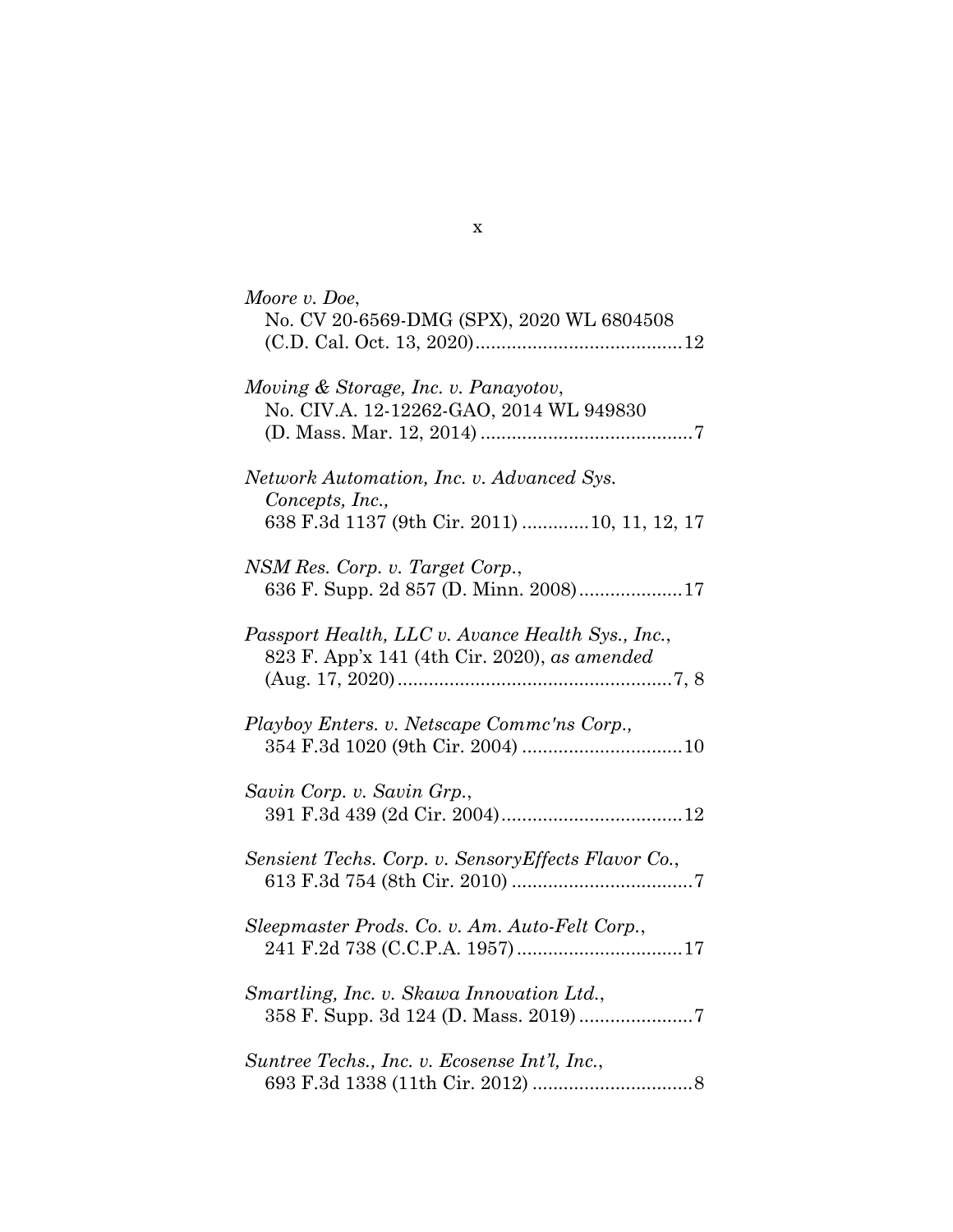| Toyota Motor Sales v. Tabari,<br>610 F.3d 1171 (9th Cir. 2010) 11, 12, 15 |
|---------------------------------------------------------------------------|
| <i>Transunion v. Ramirez,</i>                                             |
| USA Nutraceuticals Grp., Inc. v. BPI Sports, LLC,                         |

| Vital Pharm., Inc. v. Am. Body Bldg. Products, LLC, |  |
|-----------------------------------------------------|--|
|                                                     |  |

165 F. Supp. 3d 1256 (S.D. Fla. 2016)....................8

## **OTHER AUTHORITIES**

| Brad Tuttle, 8 Amazing Things People Said When<br>Online Shopping Was Born 20 Years Ago, MONEY |
|------------------------------------------------------------------------------------------------|
| (Aug. 15, 2014), https://money.com/online-                                                     |
|                                                                                                |
| Eric Goldman, Deregulating Relevancy in Internet                                               |
| <i>Trademark Law</i> , 54 EMORY L. J. 507, 509 (2005),                                         |
| http://digitalcommons.law.scu.edu/                                                             |
|                                                                                                |
| Eric Goldman, Eighth Circuit Embraces the Initial                                              |
| Interest Confusion Doctrine. What??? UGH. No.                                                  |
| $Why$ ??? – Select Comfort v. Baxter, TECHNOLOGY &                                             |
| <b>MARKETING LAW BLOG</b>                                                                      |
| https://blog.ericgoldman.org/archives/2021/05/eight                                            |
| h-circuit-embraces-the-initial-interest-confusion-                                             |
| doctrine-what-ugh-no-why-select-comfort-v-                                                     |
|                                                                                                |
| $ECA$ N <sub>orma</sub> Delegae, <i>High Cased Compations</i> to the                           |

FCC News Release, *High-Speed Connections to the Internet Increased 63% During the Second Half of 2000 for a Total of 7.1 Million Lines in Service*

#### xi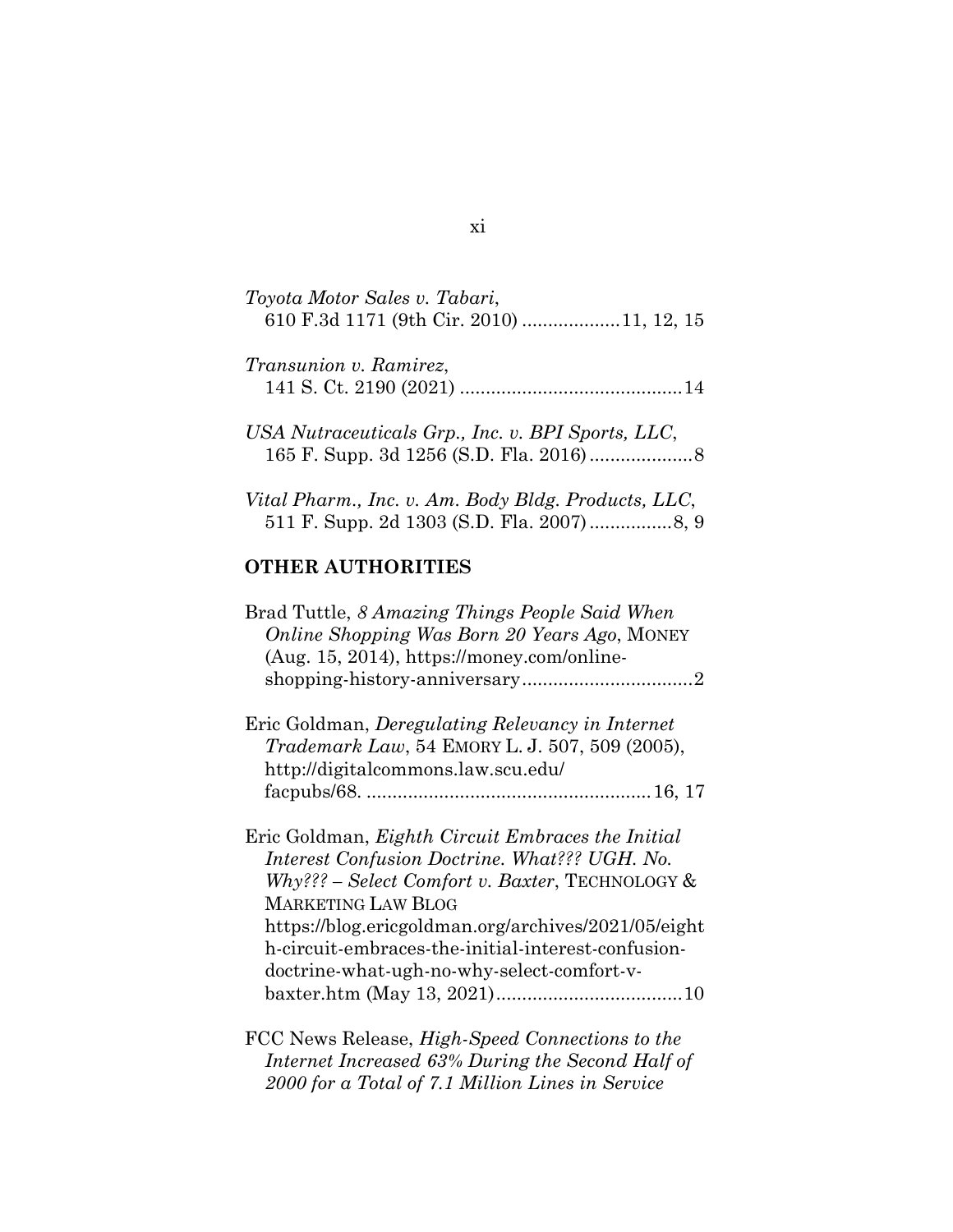(Aug. 9, 2001), https://transition.fcc.gov/Bureaus/Common\_Carrier  $\label{lem:1} \Delta N_{\rm ews\_Releases}/2001/nrcc0133.html..............2$ 

Michael Grynberg, *Trademark Litig. as Consumer Conflict,* 86 N.Y.U.L.REV. 60 (2008).................9, 10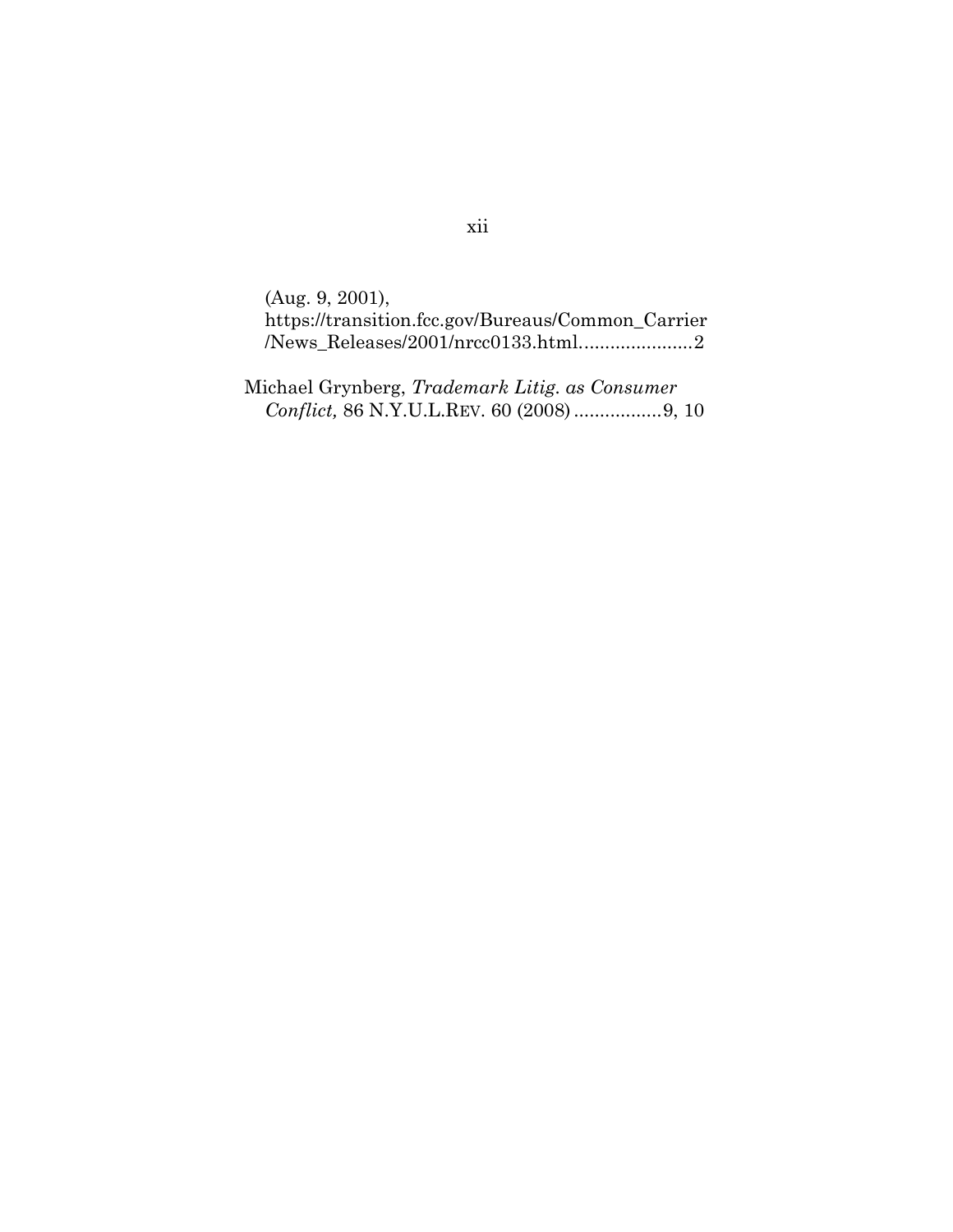#### **PETITION FOR WRIT OF CERTIORARI**

Relying on decades-old case law, the U.S. Court of Appeals for the Eighth Circuit, for the first time, adopted pre-sale "initial interest confusion," a formulation of trademark infringement that could vastly increase potential liability for online marketing regardless of any actual concrete harm. The decision conflicts with precedent from other Courts of Appeals in Lanham Act cases; it revives a doctrine that has otherwise fallen out of favor around the country as Internet searches have become increasingly ubiquitous; it increases the chances for forumshopping; and it undermines this Court's requirement that a plaintiff demonstrate concrete harm. The Court should grant review to clarify requirements for liability in Lanham Act cases in the context of online advertising—one of the most critical activities for many businesses today—and to ensure correct application of Article III standing principles.

Initial interest confusion under the Lanham Act relates to *when* potential consumer confusion between two marks is actionable. The district court in this case concluded that plaintiff needed to show that consumers were confused about the source of the goods at issue—expensive, air adjustable beds, sometimes called "number beds"—at the time they made a purchase from defendant, having experienced the full context of the mark. Practically speaking, this meant plaintiff would need to show confusion as to source at the time a consumer executed a purchase of a mattress from defendant either online or over the phone.

In reversing, the Eighth Circuit made displayed search engine results, with no further step taken by the consumer (such as purchasing a product),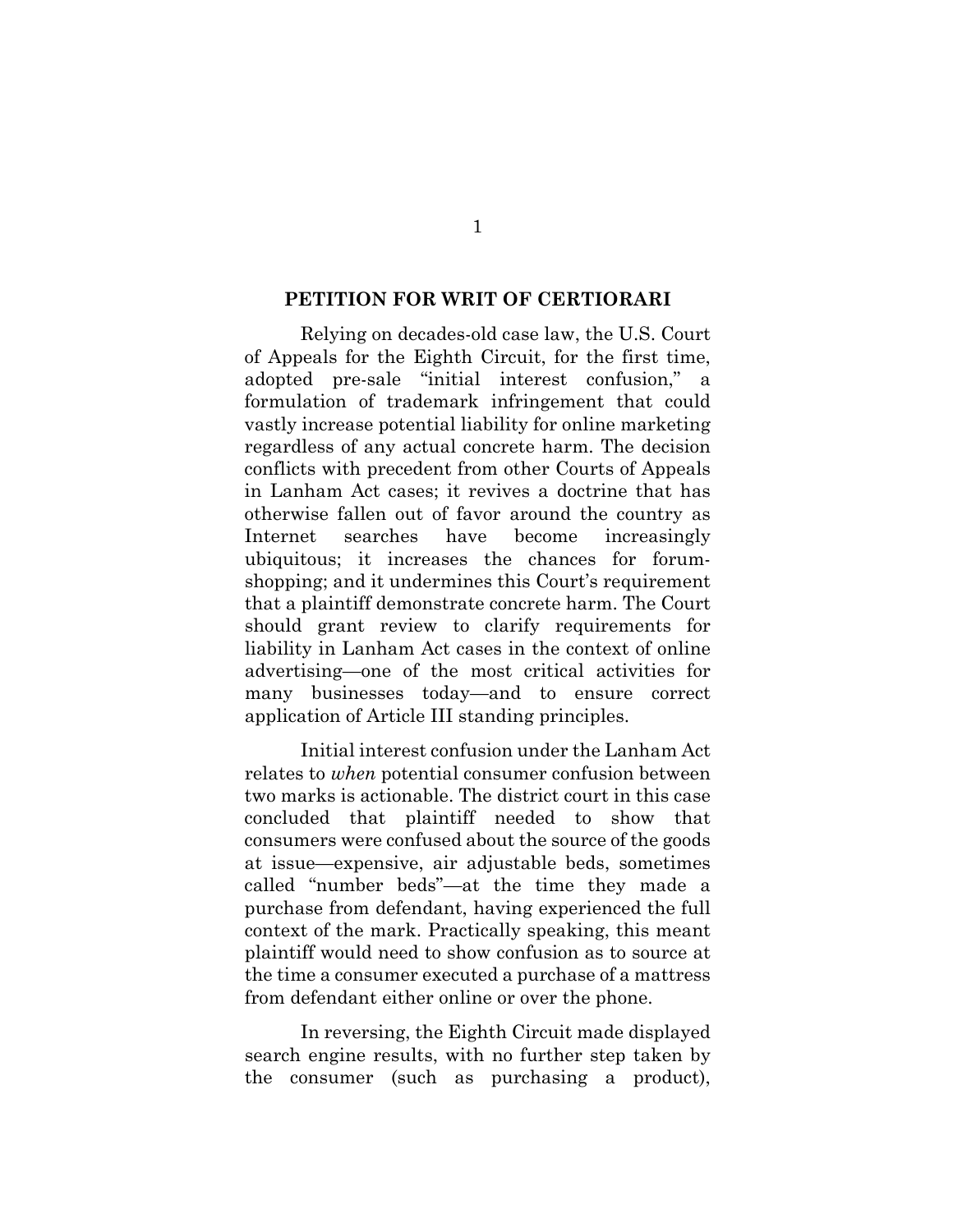potentially actionable. Instead of adducing liability in the complete context of trademark usage—including its appearance in search results, followed by a consumer's decision to click on defendant's advertising, and the actual website that the link brought the consumer to—the Eighth Circuit held that liability could potentially be found for pre-sale confusion based on search engine results alone.

This decision eschews decades of learning about the application of initial interest confusion in Internet marketing. In recent years, courts have been criticized for expanding this form of pre-sale confusion into Internet cases, where the potential so-called harm to a consumer is as slight as clicking a "back" button on a browser. Indeed, the only cases cited by the Eighth Circuit supporting its recognition of initial interest confusion date back twenty years or more. A-9–10; A-16. Internet marketing practices—and consumers' level of sophistication in that context—have changed dramatically from that time when the majority of Americans did not have the Internet, dial-up connections (or "DSL") were considered "high-speed,"<sup>1</sup> and online shopping was new, required a modem (which had to be explained to people), and it was "assumed that advertising would ruin everything."<sup>2</sup> Further, the Eighth Circuit ignores the reality of consumers' interaction with brands online; while consumers may use a search engine to search for a

<sup>1</sup> FCC News Release, *High-Speed Connections to the Internet Increased 63% During the Second Half of 2000 for a Total of 7.1 Million Lines in Service* (Aug. 9, 2001), https://transition.fcc.gov/Bureaus/Common\_Carrier/News\_Relea ses/2001/nrcc0133.html.

<sup>2</sup> Brad Tuttle, *8 Amazing Things People Said When Online Shopping Was Born 20 Years Ago*, MONEY (Aug. 15, 2014), https://money.com/online-shopping-history-anniversary.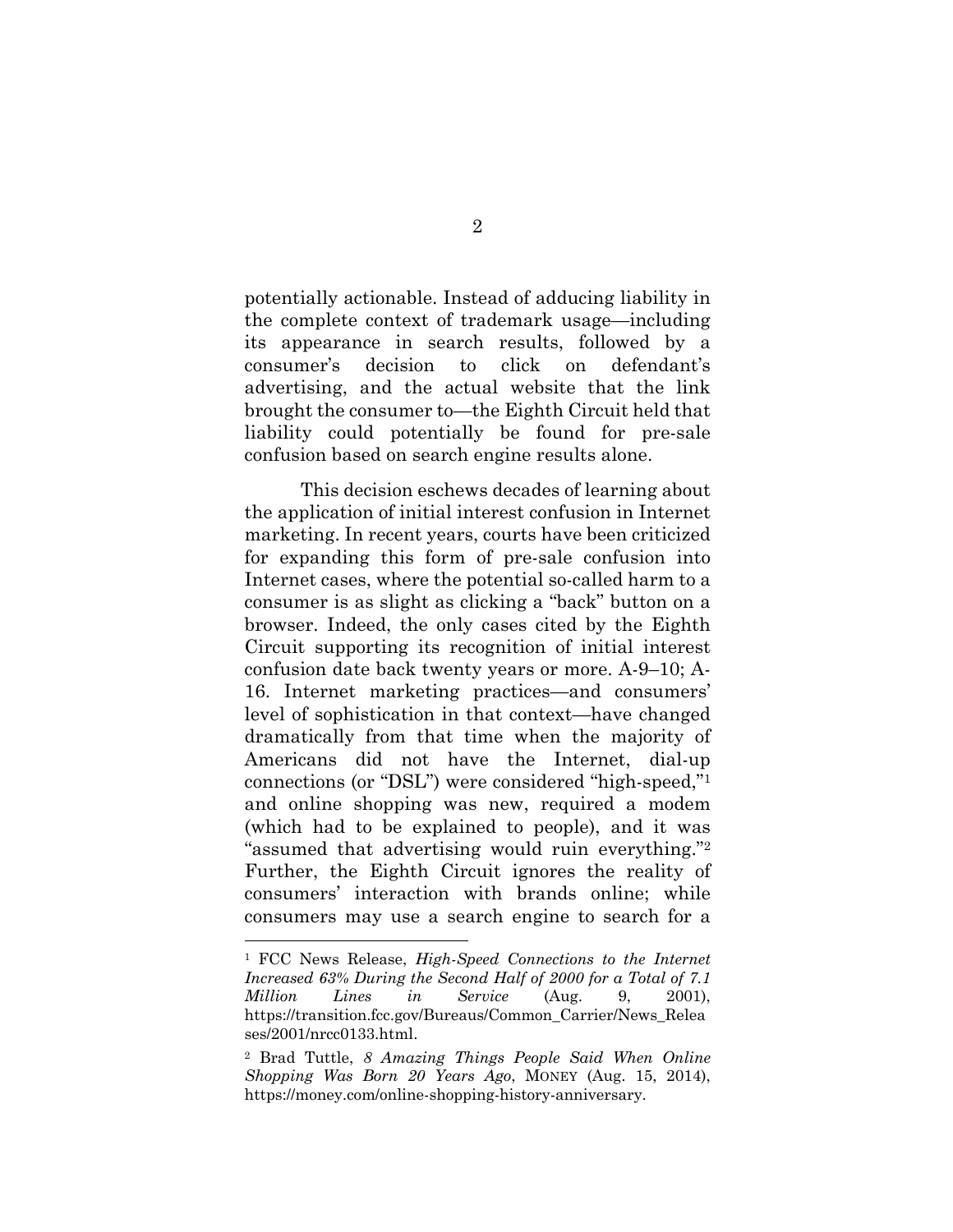brand name (*e.g.*, Winnebago), they might be interested in or satisfied with results relating to any brand (*e.g.,* other recreational vehicles). In recognition of this reality, brands commonly purchase competitors' trademarks in connection with search engine advertising; indeed, Select Comfort admitted at trial that it does the same. Inasmuch as consumers benefit from a bevy of results from many brands—and the attendant competition—the Eighth Circuit's decision here confounds consumers' best interests.

Recognizing these issues with pre-sale, initial interest confusion in the context of the Internet, the First, Fourth, and Eleventh Circuits have outright declined to adopt the doctrine. While other Circuits do recognize some form of initial interest confusion, none—including the Ninth Circuit, where it originated—recognize a formulation as broad as the Eighth Circuit has adopted here.

Given the potential for plaintiffs to weaponize this decision to attack common Internet advertising practices even when they cannot show concrete harm, the inconsistency between the Circuits, and the likelihood of forum shopping, Petitioners respectfully request that the Court grant this Petition.

#### **OPINIONS BELOW**

The Eighth Circuit's opinion is reported at 996 F.3d 925 and reproduced at A-1. The opinion of the district court is reported at 156 F.Supp.3d 971 and reproduced at A-34.

#### **JURISDICTION**

The Eighth Circuit entered judgment on May 11, 2021, and issued its order denying rehearing en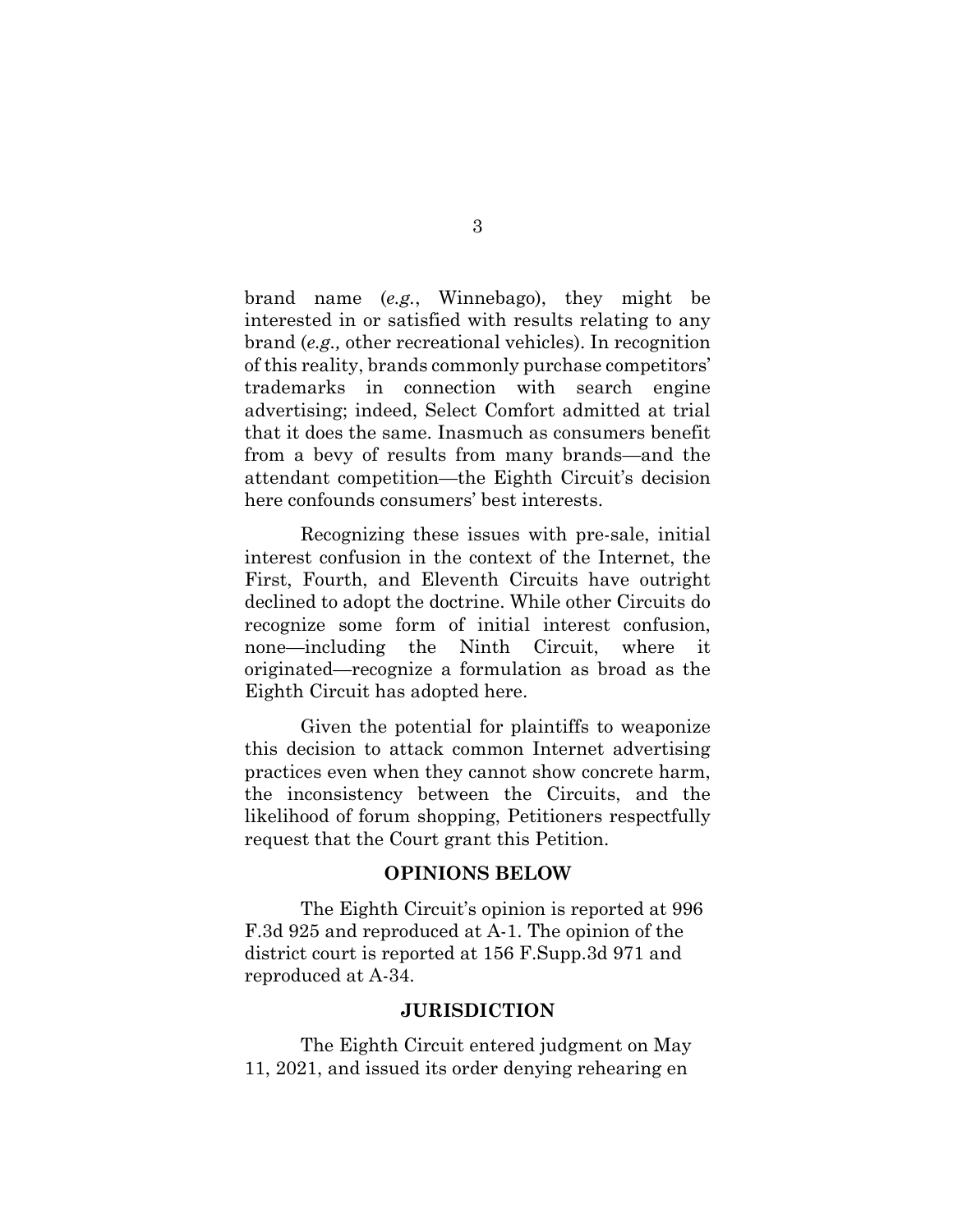banc on June 16, 2021. This Court has jurisdiction under 28 U.S.C. § 1254(1).

#### **CONSTITUTIONAL AND STATUTORY PROVISIONS INVOLVED**

Article III, §§ 1-2 of the United States Constitution is reproduced at A-125. Relevant portions of the Lanham Act, 15 U.S.C. § 1125 *et seq.*, are reproduced at A-126.

#### **STATEMENT OF THE CASE**

In its effort to take down one of its only remaining competitors in the air adjustable bed market, Select Comfort Corporation and Select Comfort SC Corporation (collectively, "Select Comfort") brought this lawsuit in 2012. It targeted Dires, LLC ("Dires"), known commercially as Personal Comfort Bed, and two of its owners, Craig Miller and Scott Stenzel. It also sued former owner John Baxter, as well as Direct Commerce, LLC (doing business as Personal Touch Bed) and Digi Craft Agency, LLC (not represented by the undersigned counsel). Select Comfort claimed, among other things, that Dires' online advertising of its beds that compete directly with Select Comfort's through search engines, including Google and Bing, infringed Select Comfort's trademarks because of the appearance of those trademarks in search engine results.

On summary judgment, the district court determined that, in the context of Dires' online advertising, "Plaintiffs' trademark infringement claim will require Plaintiffs to establish a likelihood of actual confusion at the time of purchase." A-62.

At trial, the testimony showed that when Dires' ads appeared in search engine results, consumers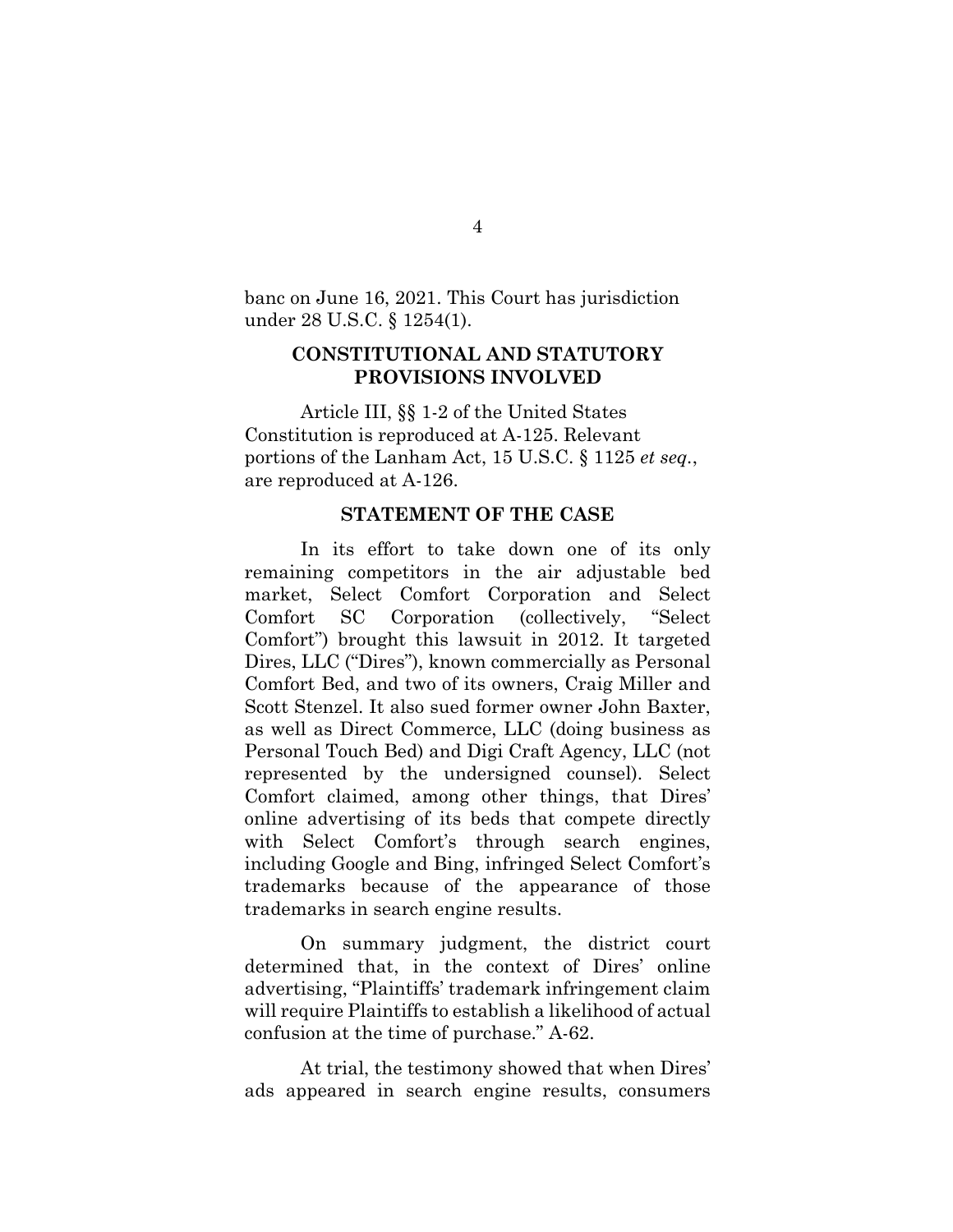could click on those ads (at a cost to Dires) and be taken to the Personal Comfort Bed website. The Personal Comfort Bed website extensively compares its products with Select Comfort's. From that website, consumers were presented with the phone number to place a phone call to a salesperson or a page where they could place an online order for a bed. A-95. Select Comfort admitted it presented exactly the same evidence as it would have had the district court not made its ruling regarding initial interest confusion. A-91, A-95. Indeed, when asked at oral argument before the Eighth Circuit, counsel for Select Comfort could not identify one piece of evidence Select Comfort was prevented from introducing. Further, Petitioners have consistently argued that Select Comfort failed to prove any injury caused by Petitioner's activities. Dist.Ct.Dkt.678 at 18–20; Dist.Ct.Dkt.646 at 14–21; App.Ct.Second.Br. at 6–9; 32–34.

Following a three-week trial, the jury agreed with Dires and found no infringement. Nonetheless, the Eighth Circuit reversed, adopting an outdated standard that other circuits have declined to adopt at all, determining for the first time that (1) the Eighth Circuit recognizes initial interest confusion and (2) initial interest confusion could apply in this Internet marketing case. A-16–21. As relevant here, it reversed and remanded for a new trial on Select Comfort's claim of trademark infringement. *Id*. Dires filed a petition for rehearing en banc, which the Eighth Circuit denied on June 16, 2021.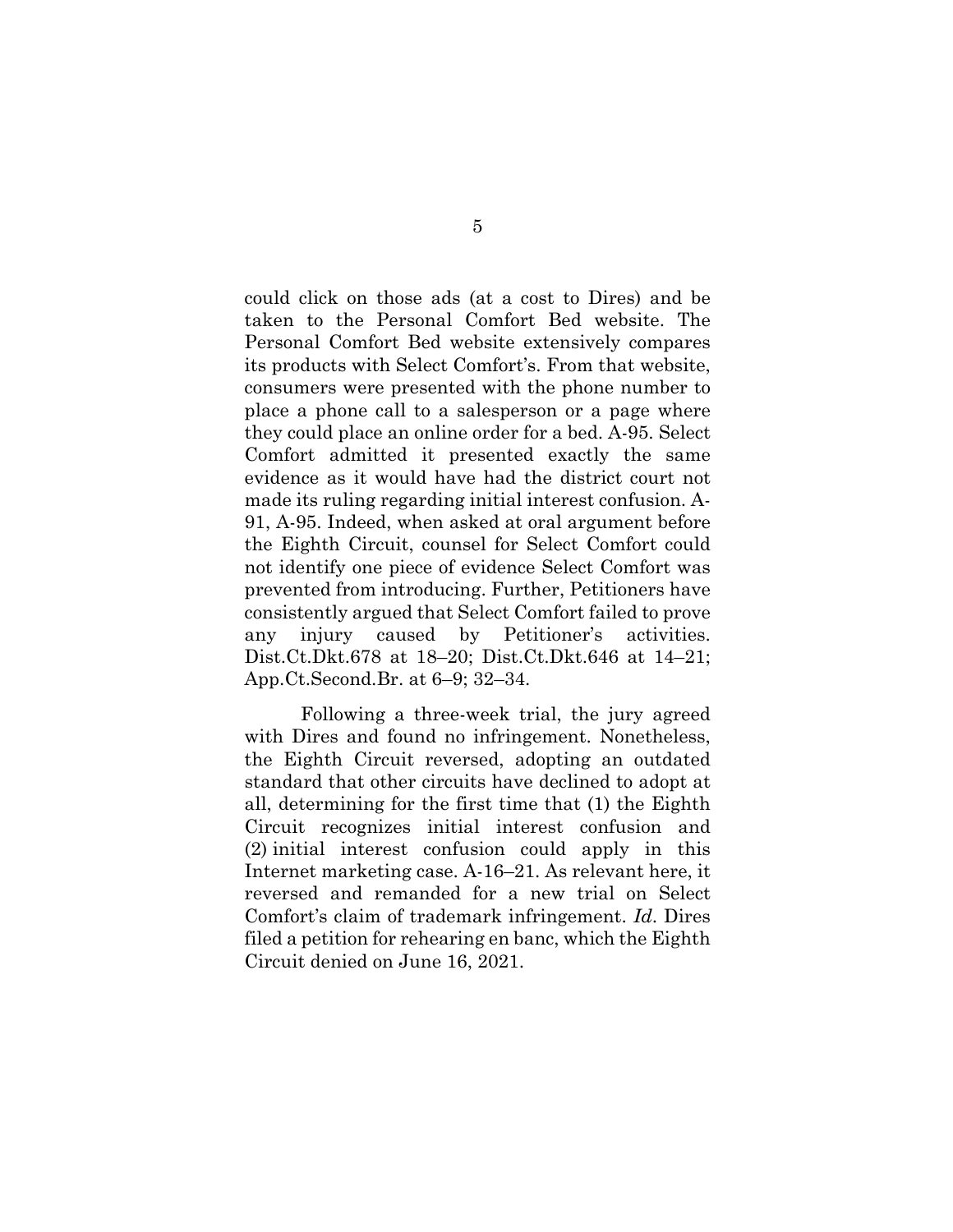#### **REASONS FOR GRANTING THE PETITION**

The Eighth Circuit's decision below adopts, for the first time, a dying doctrine and revives a split between the Circuits with respect to trademark infringement in online marketing. Three Circuits have declined entirely to adopt initial interest confusion (the First, Fourth, and Eleventh). And even among those that have adopted it, all now recognize a narrower version of initial interest confusion than the broad formulation adopted by the Eighth Circuit, which may make mere attraction of consumers' attention, even in the absence of any purchase or other concrete harm, actionable.

Moreover, the Circuits that *have* recognized initial interest confusion online did so decades ago. Indeed, all the cases cited by the Eighth Circuit in support of its adoption are more than twenty years old. The doctrine has been increasingly criticized over the last two decades, even among those Circuits that have adopted it. Good policy reasons support revisiting this doctrine and resolving this split among Circuits under application of the Lanham Act and in concert with this Court's Article III standing requirements in the context of today's Internet marketing and its increasing ubiquity. Failure to do so by the Court will result in broadened liability for standard online marketing beyond any concrete harm to consumers or other online companies and is likely to result in forumshopping. This Court should grant review as to the single question presented.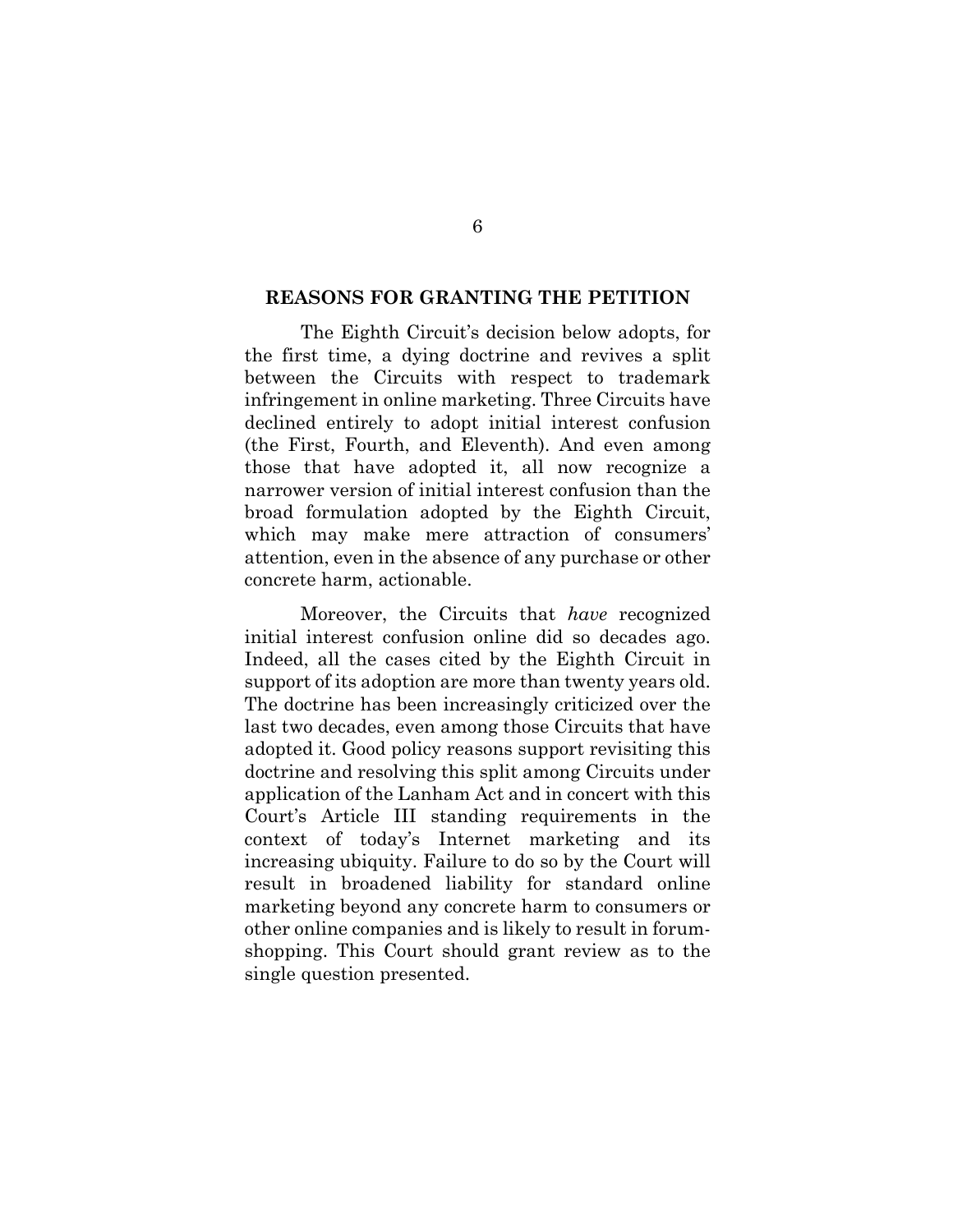# **I. The Court Should Grant Review To Resolve The Split Between The Circuits Regarding Recognition Of Initial Interest Confusion In Online Advertising.**

Prior to this decision, pre-sale, initial interest confusion "[had] never been adopted by the Eighth Circuit[.]" *Sensient Techs. Corp. v. SensoryEffects Flavor Co.*, 613 F.3d 754, 764 & 766 (8th Cir. 2010) (declining to adopt initial interest confusion). The *Sensient* court held that it did not apply where consumer sophistication and degree of purchasing care are both high. *Id*. Several Circuits have refused to adopt initial interest confusion altogether.

The First Circuit has not recognized initial interest confusion as actionable. *See Smartling, Inc. v. Skawa Innovation Ltd.*, 358 F. Supp. 3d 124, 141 n. 9 (D. Mass. 2019) ("the First Circuit has yet to adopt this concept.") (quoting *Concordia Partners, LLC v. Pick*, No. 2:14-CV-009-GZS, 2015 WL 4065243, at \*9 n.7 (D. Me. July 2, 2015)); (citing *Moving & Storage, Inc. v. Panayotov*, No. CIV.A. 12-12262-GAO, 2014 WL 949830, at \*4 (D. Mass. Mar. 12, 2014) ("However, even if [the initial interest] doctrine were recognized in this Circuit, which it has not been, mere diversion, without any hint of confusion, is not enough"); *Hearts on Fire Co., LLC v. Blue Nile, Inc.*, 603 F.Supp.2d 274, 283 (D. Mass. 2009) (noting that initial interest confusion has "not been fully explored or addressed by the First Circuit")).

The Fourth Circuit, too, declined to adopt initial interest confusion in *Lamparello v. Falwell*, 420 F.3d 309, 316 (4th Cir. 2005). It did so again last year in a case strikingly similar to this one, where plaintiff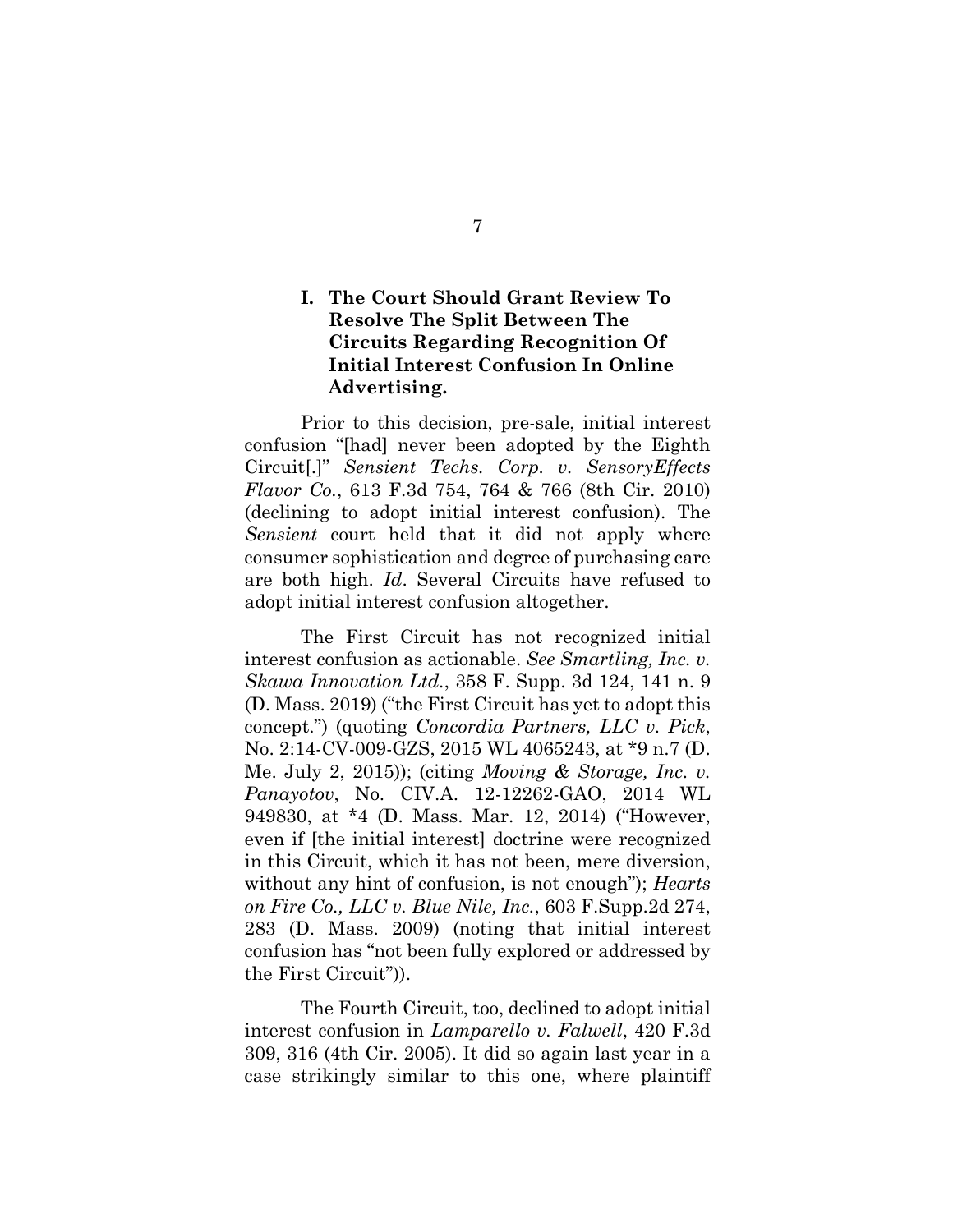"urg[ed] [the court] to *only* consider the appearance of [defendant]'s advertisement on the search results page[.]" *Passport Health, LLC v. Avance Health Sys., Inc.*, 823 F. App'x 141, 150 (4th Cir. 2020), *as amended* (Aug. 17, 2020) (emphasis added). The court in *Passport Health* noted that "[Plaintiff] focuses on whether the use of its marks will lure consumers to its competitor's website, regardless of whether the content of the website will dispel the consumers' confusion." *Id*. It reasoned:

> [W]e have never adopted the initial interest confusion theory; rather, we have followed a very different mode of analysis, requiring courts to determine whether a likelihood of confusion exists by examining the allegedly infringing use *in the context in which it is seen by the ordinary consumer.*

*Id*. (internal quotations omitted) (emphasis in original). The court declined to adopt the doctrine and considered "[defendant's] advertisement in conjunction with the website to which it links." *Id*.

Similarly, the Eleventh Circuit has not adopted initial interest confusion. *See Suntree Techs., Inc. v. Ecosense Int'l, Inc.*, 693 F.3d 1338, 1347 (11th Cir. 2012) (declining to address whether initial interest confusion is actionable in the Eleventh Circuit); *USA Nutraceuticals Grp., Inc. v. BPI Sports, LLC*, 165 F. Supp. 3d 1256, 1265–66 (S.D. Fla. 2016) ("The Court declines to adopt, at this early juncture, a yet-to-berecognized legal theory…"); *Vital Pharm., Inc. v. Am. Body Bldg. Products, LLC*, 511 F. Supp. 2d 1303, 1318 (S.D. Fla. 2007) ("The Eleventh Circuit has not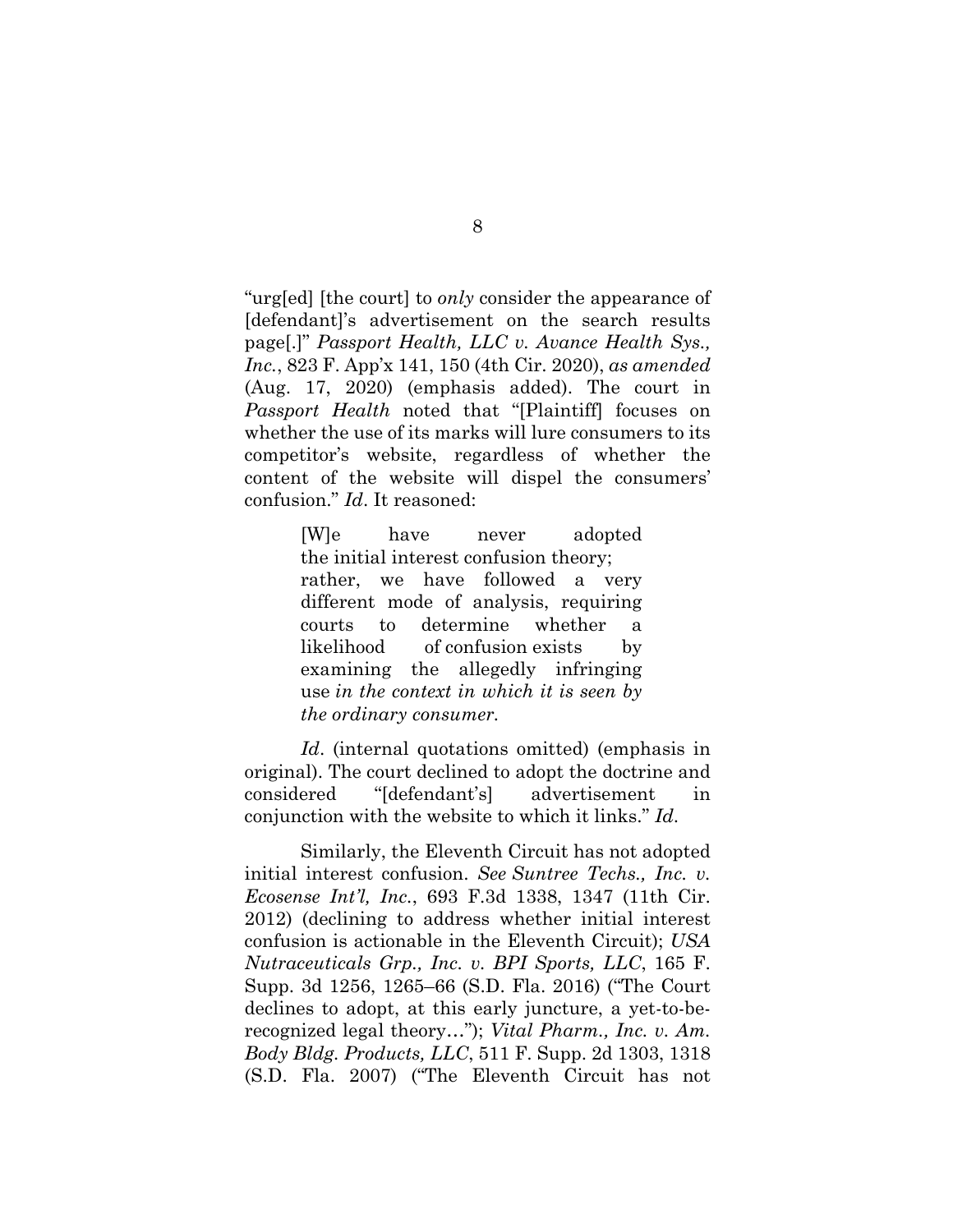embraced this principle, and I find it unpersuasive. When the bottom line is sales of a particular product, initial confusion prior to and concluding before the point of purchase does not seem dispositive in a likelihood of confusion analysis.").

The First, Fourth, and Eleventh Circuits' analyses do what the Eighth Circuit's decision arguably does not—they require more than mere visibility on a results page or a click to a different website to establish concrete harm for a potential violation of the Lanham Act.

# **II. The Court Should Grant Review To Consider The Breadth Of The Formulation Of Initial Interest Confusion Adopted By The Eighth Circuit.**

Among those Circuits that do recognize some form of initial interest confusion, all have now adopted a more narrowed doctrine than the Eighth Circuit did here. Indeed, the Ninth Circuit, where the doctrine originated, has criticized its original formulation of the doctrine from *Brookfield Commc'ns, Inc. v. W. Coast Ent. Corp.,* 174 F.3d 1036 (9th Cir. 1999), the very formulation adopted by Eighth Circuit here. That case, as cited by McCarthy, made actionable "confusion that creates initial customer interest, even though no actual sale is finally completed as a result of the confusion." A-3. *Brookfield* has been "roundly criticized by courts and commentators." *Ascentive, LLC v. Opinion Corp.*, 842 F. Supp. 2d 450, 466 (E.D.N.Y. 2011) (citing Michael Grynberg, *Trademark Litig. as Consumer Conflict,* 86 N.Y.U.L.REV. 60, 86 (2008) (citations omitted) (noting that "*Brookfield* and its progeny have been heavily criticized for expanding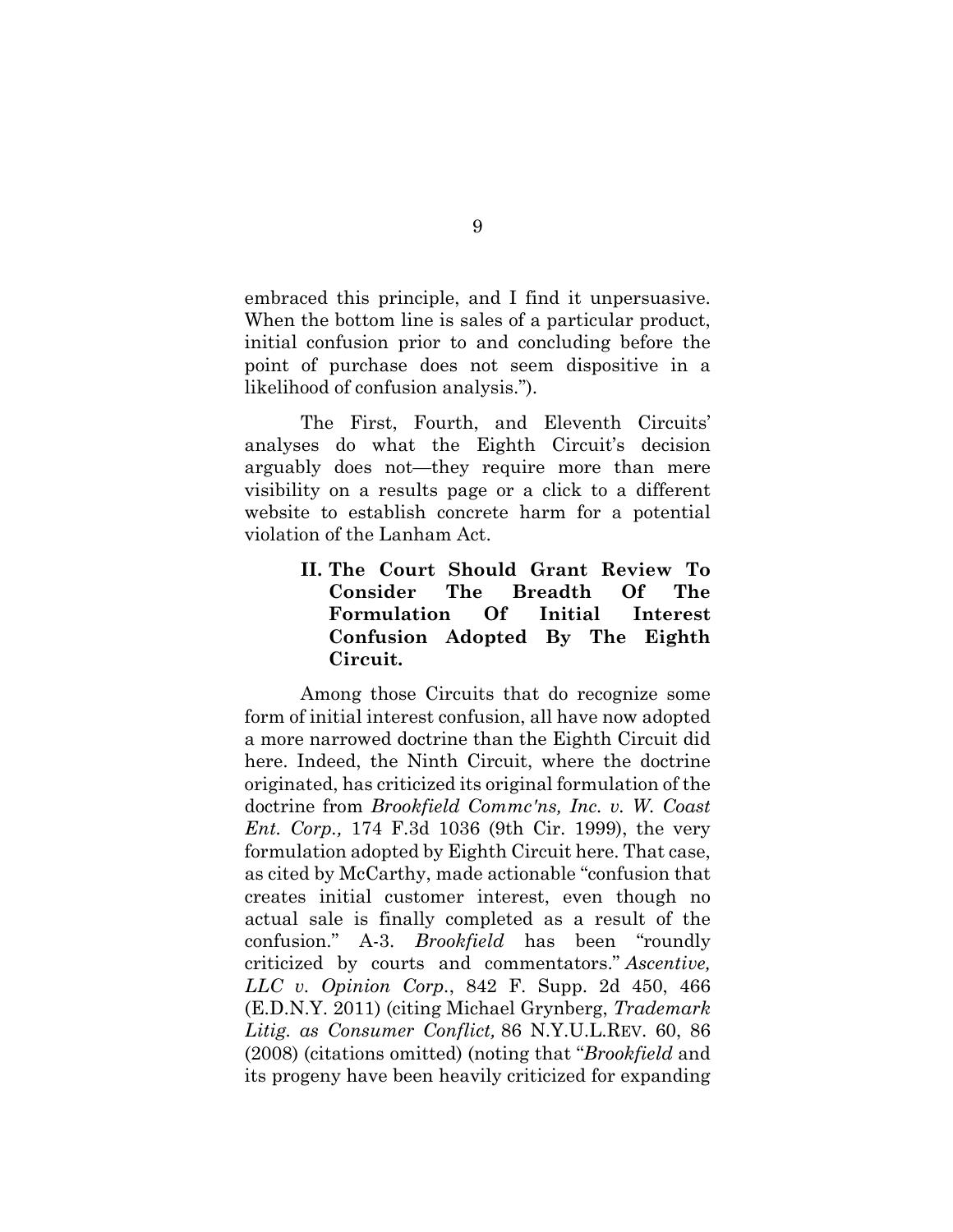initial interest confusion doctrine into Internet cases in which the case for any consumer harm is doubtful); Eric Goldman, *Eighth Circuit Embraces the Initial Interest Confusion Doctrine. What??? UGH. No. Why??? – Select Comfort v. Baxter*, TECHNOLOGY & MARKETING LAW BLOG https://blog.ericgoldman.org/ archives/2021/05/eighth-circuit-embraces-the-initialinterest-confusion-doctrine-what-ugh-no-why-selectcomfort-v-baxter.htm (May 13, 2021) ("The opinion creates avoidable doctrinal trouble, and other judges on the Eighth Circuit should demand a tighter opinion with fresher citations (if not a completely different result).")

In *Playboy Enters. v. Netscape Commc'ns Corp.,* 354 F.3d 1020, 1034–35 (9th Cir. 2004) (Berzon, J., concurring), one judge called *Brookfield* "wrongly decided," stating, "I do not think it is reasonable to find initial interest confusion when a consumer is never confused as to source or affiliation, but instead knows, or should know, from the outset that a product or web link is not related to that of the trademark holder because the list produced by the search engine so informs him." Judge Berzon concluded that the doctrine's common analogy to misleading customers with a billboard that causes them to visit one store instead of another "has been widely criticized as inapplicable to the Internet situation, given both the fact that customers were not misdirected and the minimal inconvenience in directing one's web browser back to the original list of search results." *Id*. at 1036.

Thereafter, the Ninth Circuit reversed a grant of a preliminary injunction based on the *Brookfield* formulation in *Network Automation, Inc. v. Advanced Sys. Concepts, Inc.,* 638 F.3d 1137, 1148 (9th Cir. 2011), a case strikingly similar to this matter, which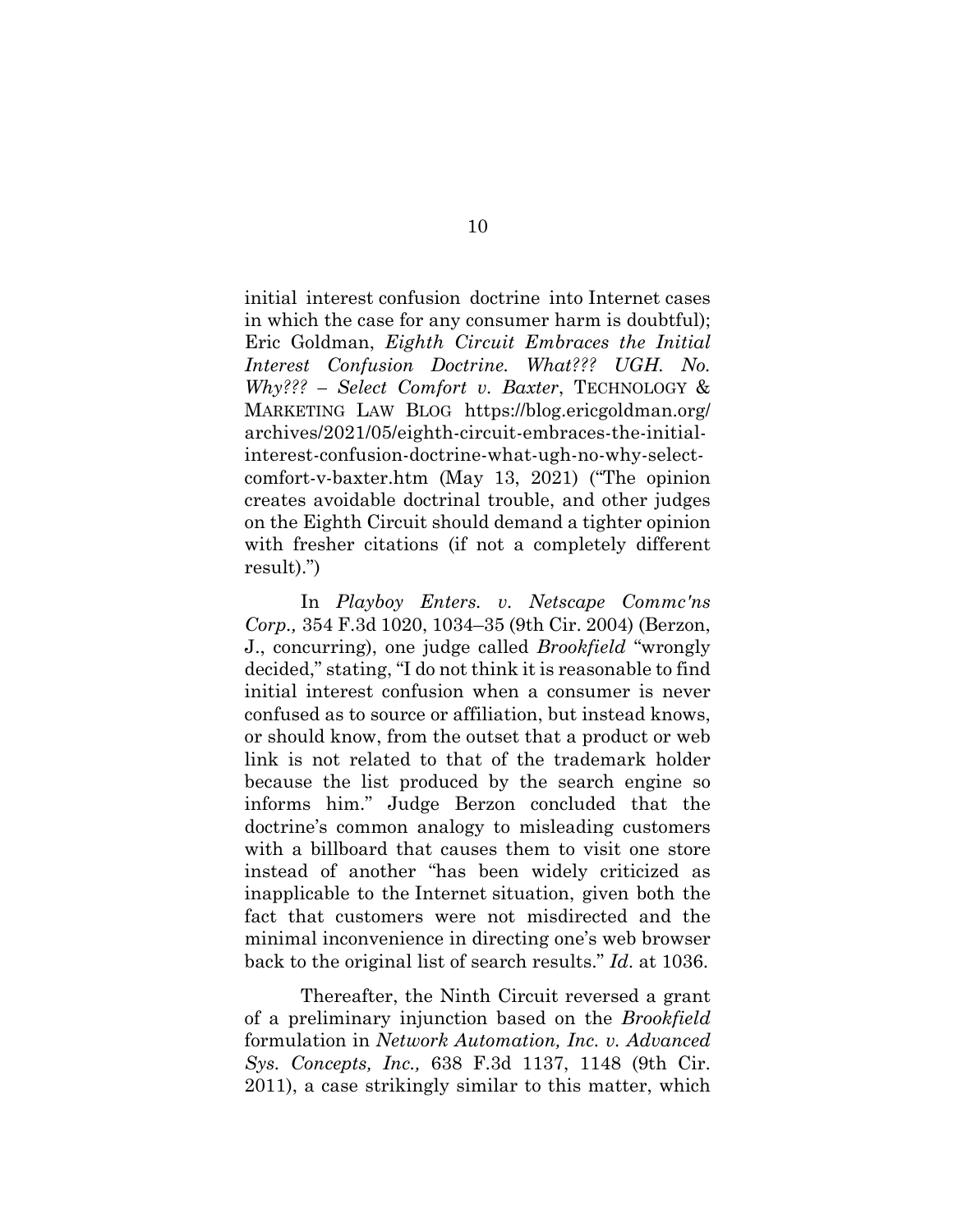considered "whether the use of another's trademark as a search engine keyword to trigger one's own product advertisement violates the Lanham Act." In discussing the application of *Brookfield*, the Ninth Circuit stated:

> While the district court analyzed each of the *Sleekcraft* [likelihood of confusion] factors, it identified the three most important factors as (1) the similarity of the marks, (2) the relatedness of the goods or services, and (3) the simultaneous use of the Web as a marketing channel, for any case addressing trademark infringement on the Internet…However, we did not intend *Brookfield* to be read so expansively as to forever enshrine these three factors—now often referred to as the "Internet trinity" or "Internet troika"—as the test for trademark infringement on the Internet. *Brookfield* was the first to present a claim of initial interest confusion on the Internet; we recognized at the time it would not be the last, and so emphasized flexibility over rigidity. Depending on the facts of each specific case arising on the Internet, other factors may emerge as more illuminating on the question of consumer confusion.

*Id*. The *Network Automation* court specifically noted the importance of the degree of consumer care in the Internet context, stating that (even more than a decade ago), "[w]e have recently acknowledged that the default degree of consumer care is becoming more heightened as the novelty of the Internet evaporates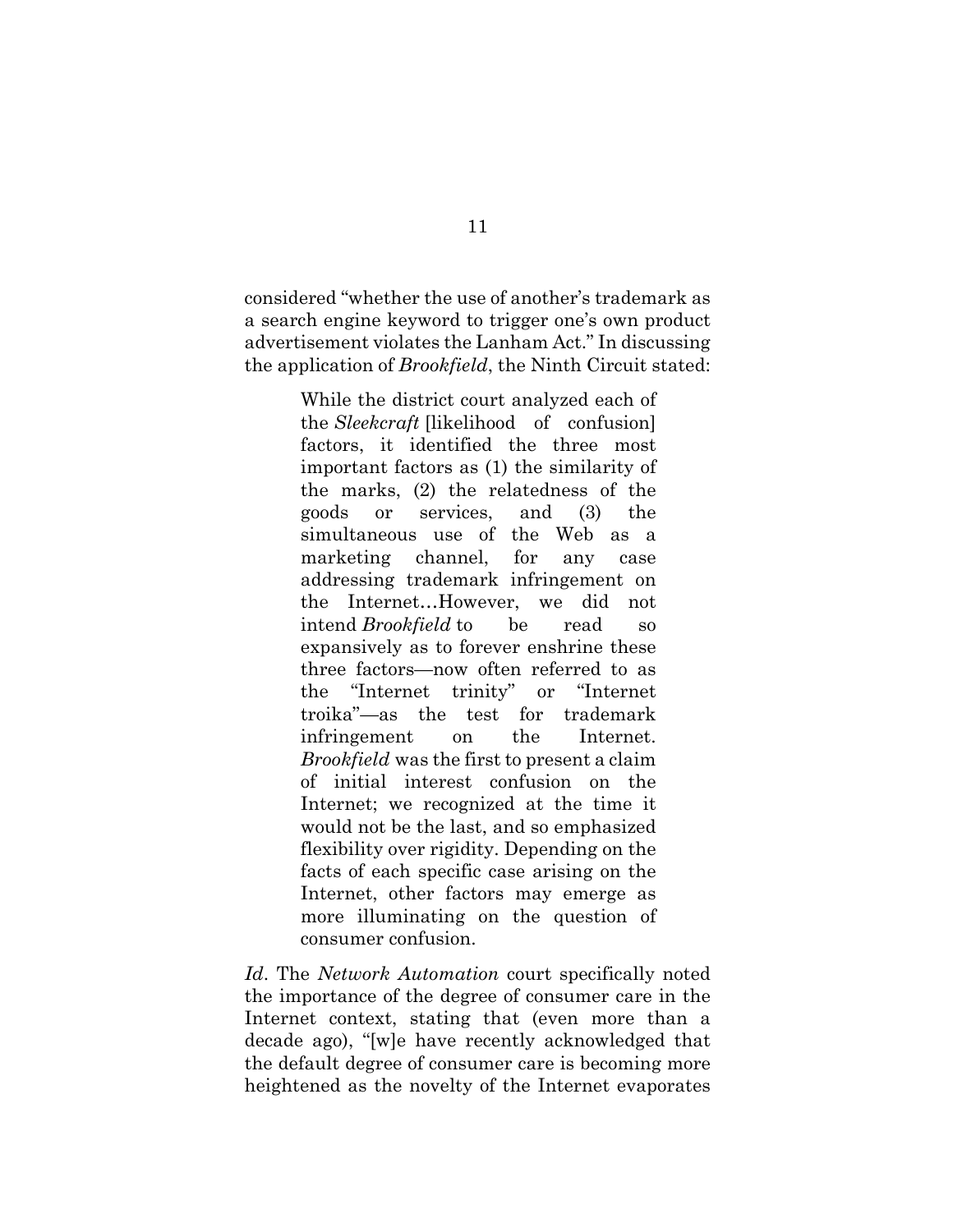and online commerce becomes commonplace." *Id.* at 1152 (citing *Toyota Motor Sales v. Tabari*, 610 F.3d 1171 (9th Cir. 2010)). Moreover, the court stated it "expect[s] consumers searching for expensive products online to be even more sophisticated." *Network Automation, Inc.*, 638 F.3d at 1153. The *Network Automation* court held that the district court erred by concluding that the "type of purchaser and degree of care" factor in the context of Internet marketing weighed in favor of a finding of infringement and reversed. *Id*. Recent opinions in the Ninth Circuit confirm this narrowing. *See, e.g., Moore v. Doe*, No. CV 20-6569-DMG (SPX), 2020 WL 6804508, at \*3 (C.D. Cal. Oct. 13, 2020) ("courts have since narrowed *Brookfield* to not apply where the displayed search result is not likely to confuse the consumer as to its source") (internal citations omitted).

The Second Circuit's formulation of initialinterest confusion also conflicts with the Eighth Circuit's decision. The court in *Savin Corp. v. Savin Grp.* clarified that, "[b]ecause consumers diverted on the Internet can more readily get back on track than those in actual space, thus minimizing the harm to the owner of the searched-for site from consumers becoming trapped in a competing site, Internet initial interest confusion requires a showing of intentional deception." 391 F.3d 439, 462 (2d Cir. 2004). The court affirmed dismissal of the trademark infringement claim on summary judgment. *Id*. Here, the Eighth Circuit did not require any showing of intentional deception.

Although the Sixth Circuit recognizes initialinterest confusion, it too "has been reluctant to extend initial-interest confusion as an actionable theory under the Lanham Act outside the narrow context of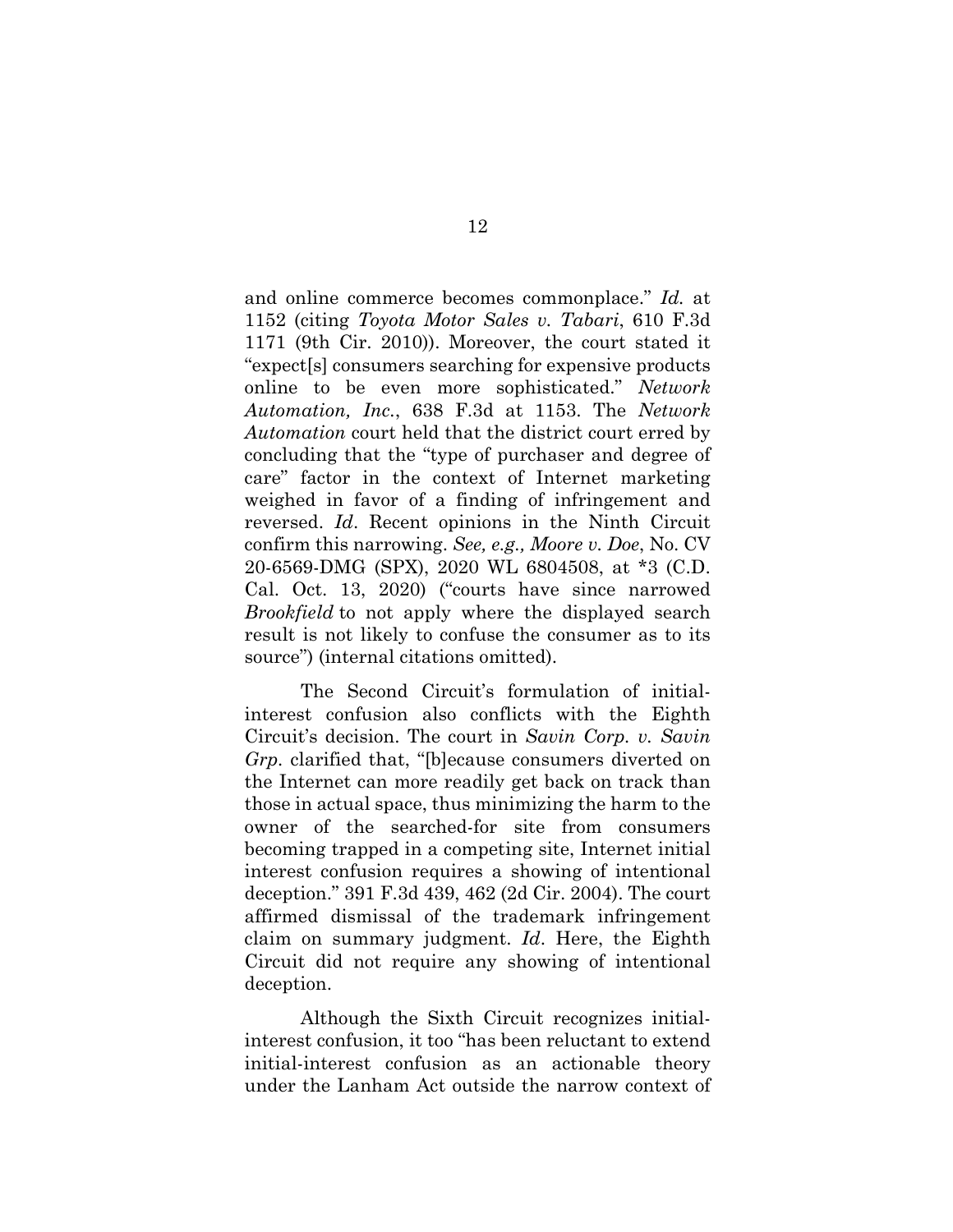disputes over Internet domain names." *Ducks Unlimited, Inc. v. Boondux, LLC*, No. 214CV02885SHMTMP, 2017 WL 3579215, at \*28 n. 14 (W.D. Tenn. Aug. 18, 2017) (citing *Gibson Guitar Corp. v. Paul Reed Smith Guitars, LP*, 423 F.3d 539, 551 (6th Cir. 2005)).

While the Tenth Circuit recognized initialinterest confusion in *Australian Gold v. Hatfield*, 436 F.3d 1228 (10th Cir. 2006), it did so in the context of passing off; there, the defendants improperly obtained plaintiffs' tanning lotions and resold them on their own website; such passing off did not occur here. *Id*. at 1232–33. Further, the tanning lotion was inexpensive, so "the degree of care likely to be exercised in purchasing Products weighed in favor of Plaintiffs because Plaintiffs' low-cost products were subject to impulse purchases." *Id*. at 1240. Thereafter, the Tenth Circuit cast doubt on the viability of the doctrine going forward in *1-800 Contacts, Inc. v. Lens.com, Inc*., 722 F.3d 1229, 1242 (10th Cir. 2013). In that case—again, quite similarly to the instant matter—the district court ruled that mere use of Google Keywords, "divorced from the text of the resulting ads," could not result in any likelihood of confusion. *Id*. Because Google users view only the results of searches and cannot tell which keywords advertisers purchase, a consumer who searches for "1-800 Contacts" and then sees an ad from Lens.com cannot know whether Lens.com purchased 1-800's mark as a keyword, or simply the term "contacts." *Id.* The Tenth Circuit then opined:

> Perhaps in the abstract, one who searches for a particular business with a strong mark and sees an entry on the results page will naturally infer that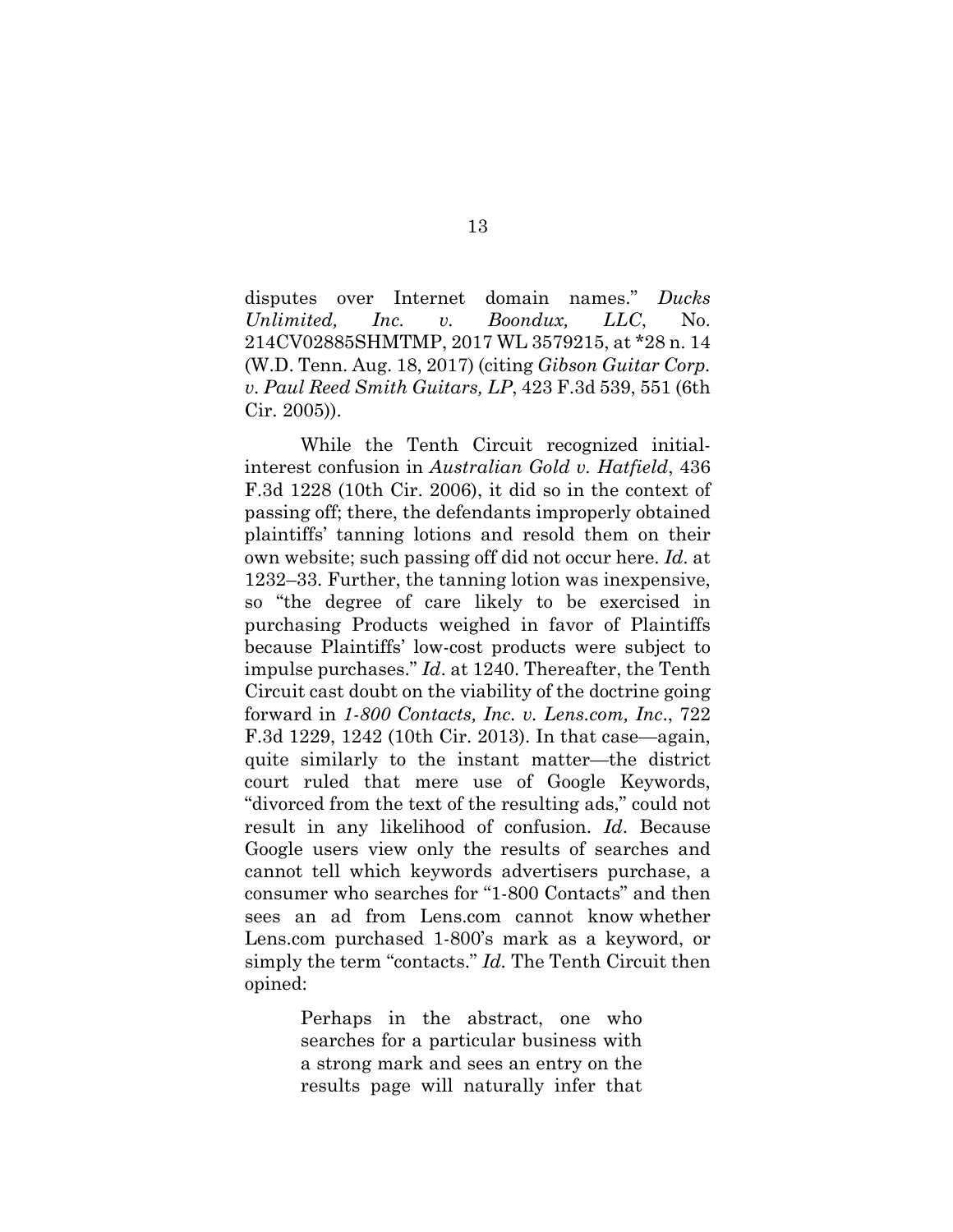the entry is for that business. But that inference is an unnatural one when the entry is clearly labeled as an advertisement and clearly identifies the source, which has a name quite different from the business being searched for.

*Id*. at 1245. This passage has drawn the doctrine into serious question in the Tenth Circuit, although ultimately, the court did not issue the formal death knell, concluding that because the plaintiff failed to introduce sufficient evidence of initial interest confusion, it need not reach the question. *Id*. at 1243.

Notably, these decisions criticizing a formulation like the Eighth Circuit's here even predated the Court's recent decision on Article III standing in *Transunion v. Ramirez*, in which as the Court succinctly put it: "No concrete harm, no standing." 141 S. Ct. 2190, 2200 (2021). The Eighth Circuit's formulation of initial interest confusion could allow liability to be imposed even without a showing of concrete harm, a proposition directly contrary to *Transunion* and Article III of the Constitution.

## **III. Consumers' Interest In Useful Online Advertising Requires Reconsideration Of The Doctrine Of Initial Interest Confusion.**

Simply put, presale, initial interest confusion in the context of Internet search results is inappropriate.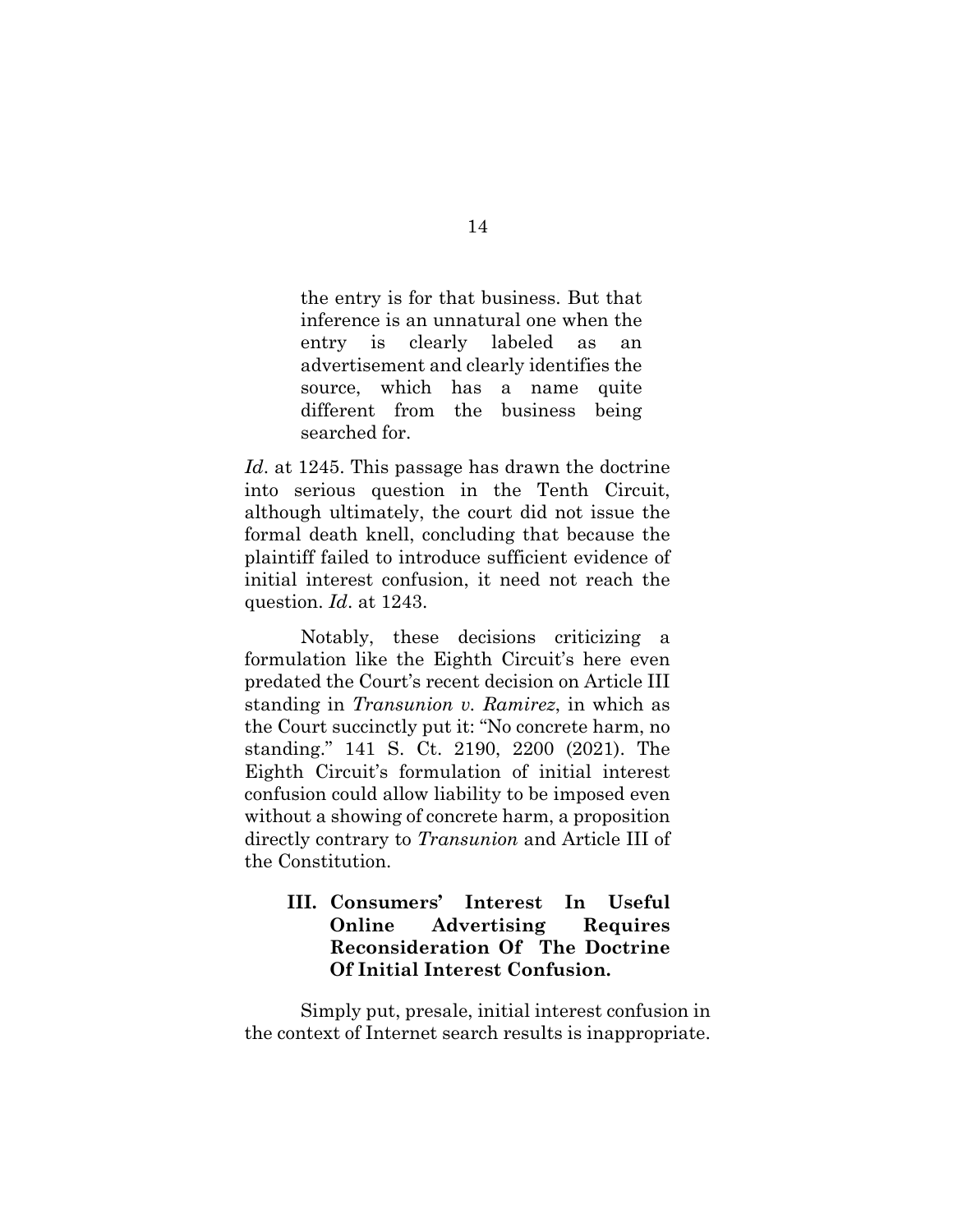If "the purpose of the search [truly is to look only for Plaintiffs' goods], the shoppers will be attentive to click on those results that will connect them with sites relating to [plaintiff]." *1-800 Contacts,* 722 F.3d at 1245. The consumer can distinguish between products, and if the consumer selects the lower-cost product, that does not mean that the consumer was "confused about the alternatives presented to her." *Hearts on Fire*, 603 F. Supp. 2d at 285 (citations omitted). Initial interest confusion is particularly inapplicable here because, to constitute actionable infringement, the "confusion must be *more than momentary* and … must be truly *costly to the consumer*." *Id.* at 287–88 (emphases added) (citation omitted). Online,

> [R]easonable, prudent and experienced Internet consumers … skip from site to site, ready to hit the back button whenever they're not satisfied with a site's contents. They fully expect to find some sites that aren't what they imagine based on a glance at the domain name or search engine summary.… This is sensible agnosticism, not consumer confusion.

*Tabari*, 610 F.3d at 1179 (citation omitted). Thus, placement on a search engine's results list is "irrelevant" when the website itself is non-confusing. *Ascentive*, 842 F. Supp. 2d at 468–69.

Policy considerations caution against overbroad application of the initial interest doctrine. "Emerging trademark law doctrines have allowed trademark owners to excise socially beneficial content and to take unprecedented control over their channels of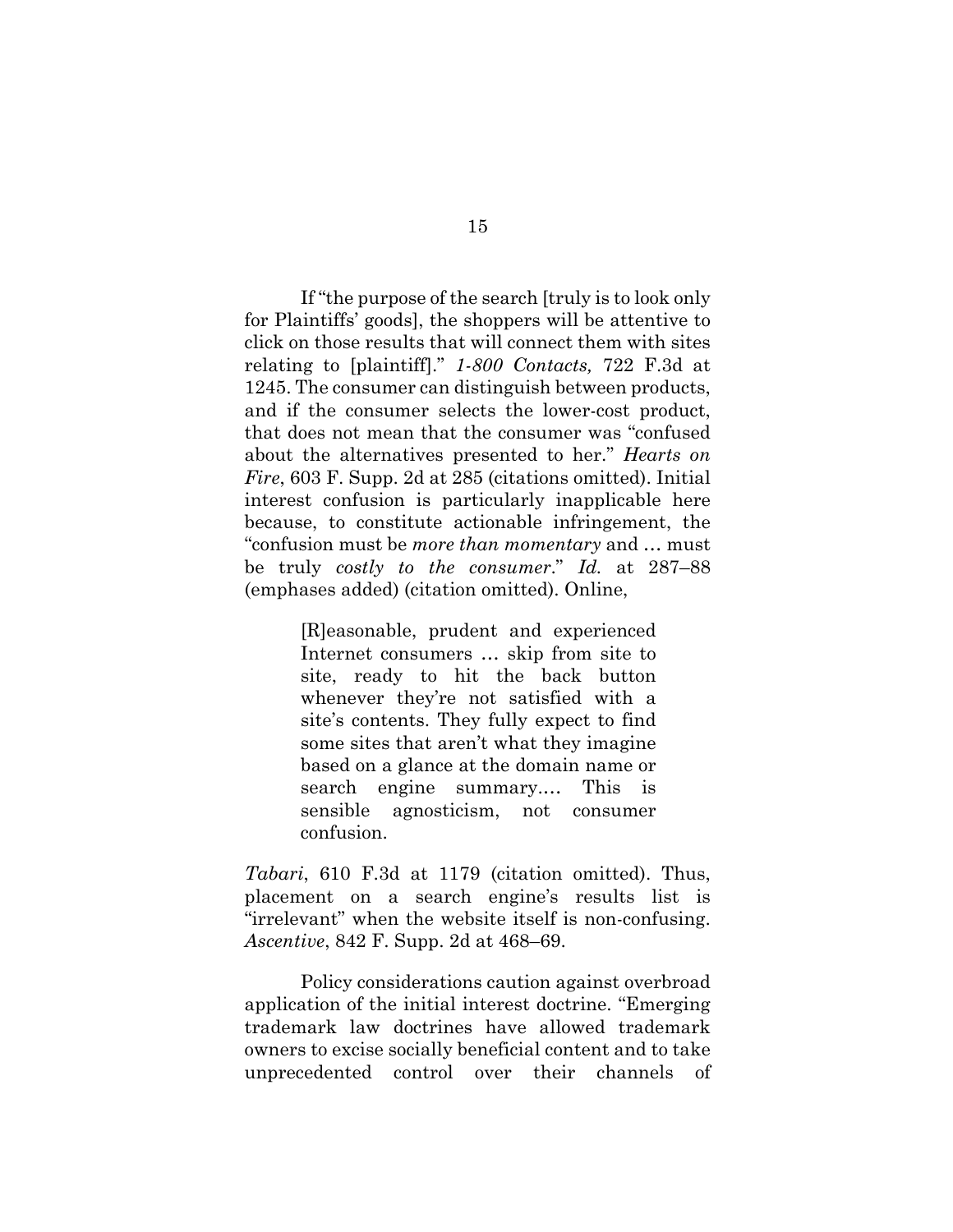distribution. Without limits, trademark law has the capacity to counterproductively destroy the Internet's utility for everyone." Eric Goldman, *Deregulating Relevancy in Internet Trademark Law*, 54 EMORY L. J. 507, 509 (2005), http://digitalcommons.law.scu. edu/facpubs/68. Goldman notes:

> In all cases—even when the searcher has been "tricked" into viewing a website through unscrupulous practices—a searcher's costs to change an Internet search is trivial. The searcher need only hit the back button, type a new web address into the address bar, or select a new bookmark…The costs to switch a web search compare very favorably to other offline searches, such as using the Yellow Pages (which require extra time to dial, reach a live person and get questions answered) or driving around town looking for a particular item (where, if a store does not have what the searcher wants, the searcher must get back into the car and drive to the next vendor).

*Id*. at 520–21. Goldman critiques initial interest confusion as incorrectly "assum[ing] that a searcher using a trademarked keyword is looking for the trademarked owner." *Id*. at 566. But "[s]earchers' objectives cannot be inferred from the keywords they employ." *Id*. He goes on to criticize *Brookfield*, concluding that "[b]ecause [initial interest confusion] lacks a rigorous definition, defendants are virtually powerless to combat it—especially under *Brookfield*'s framework of treating any efforts to capture initial consumer attention as goodwill misappropriation." *Id*.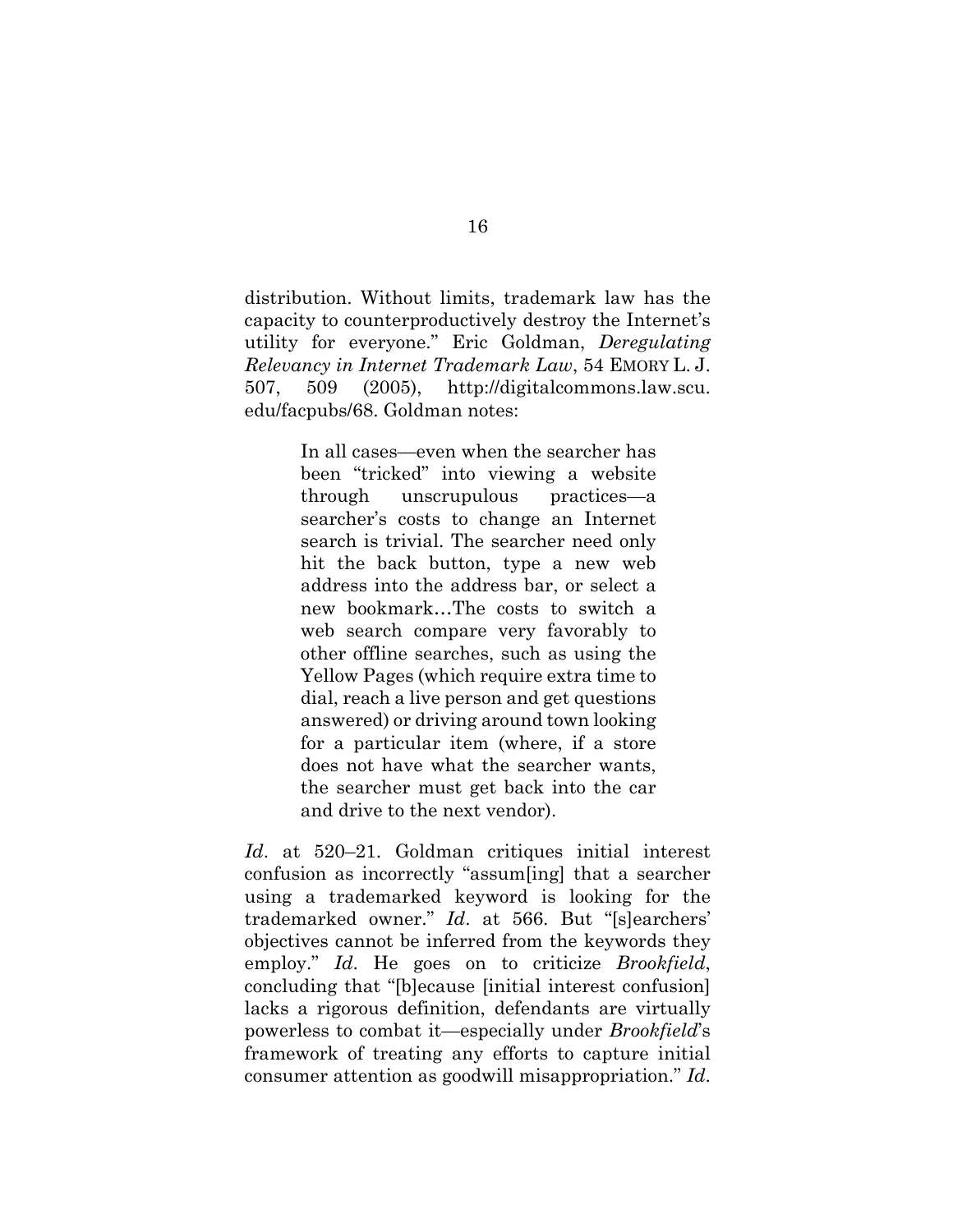at 573. Goldman concludes that "[p]ushing the infringement determination later in the search process"—as the district court did—"will inhibit the speculation that can lead courts astray." *Id*. at 584.

Further, the degree of consumer care is high for the expensive beds at issue in this case. "There is always less likelihood of confusion where goods are expensive and purchased after careful consideration." *Kemp v. Bumble Bee Seafoods, Inc.*, 398 F.3d 1049, 1055 (8th Cir. 2005) (quotations omitted); *Network Automation*, 638 F.3d at 1153 ("[W]e expect consumers searching for expensive products online to be even more sophisticated.") (internal quotations omitted). Mattresses are not an impulse purchase susceptible to confusion. *See, e.g. NSM Res. Corp. v. Target Corp.*, 636 F. Supp. 2d 857, 868 (D. Minn. 2008) ("Shoes are not, generally, an impulse item that consumers take off the shelf without thought."). Rather, they are an important purchase that greatly impacts a purchaser's quality of life; even in 1957, when mattresses were both less expensive and less technologically advanced, the U.S. Court of Customs and Patent Appeals concluded "that the average purchaser will exercise such care in the selection of a mattress as to minimize the possibility of confusion as to the origin of the goods." *Sleepmaster Prods. Co. v. Am. Auto-Felt Corp.*, 241 F.2d 738, 741 (C.C.P.A. 1957) Liability for initial interest confusion in Internet marketing ignores how consumers use search engines and the lack of harm caused to consumers, and it has the potential to stifle competition in online marketing. It is outdated and illogical, and this Court should revisit its adoption.